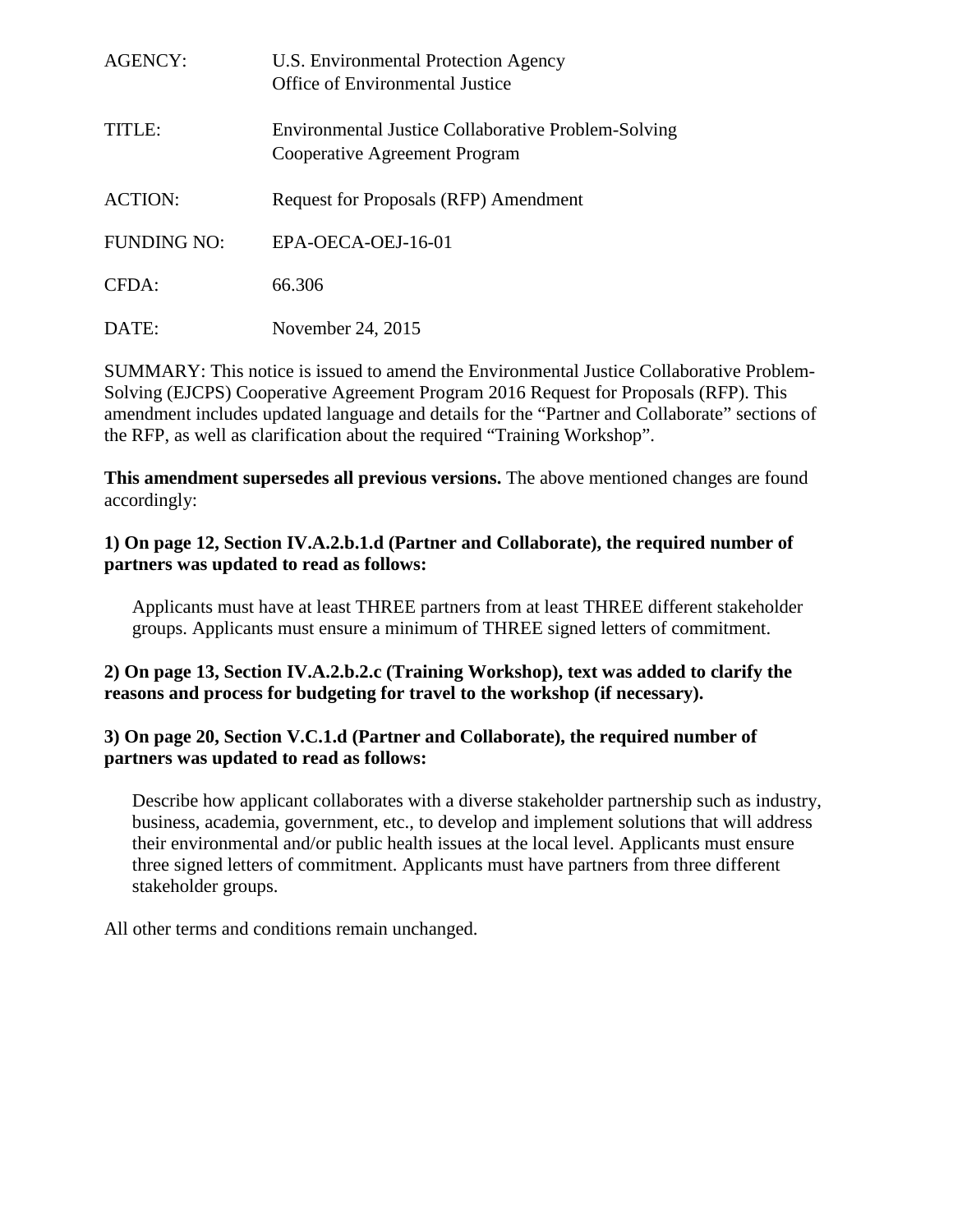



# **ENVIRONMENTAL JUSTICE COLLABORATIVE PROBLEM-SOLVING COOPERATIVE AGREEMENT PROGRAM**

# **APPLICATION GUIDANCE FY 2015**

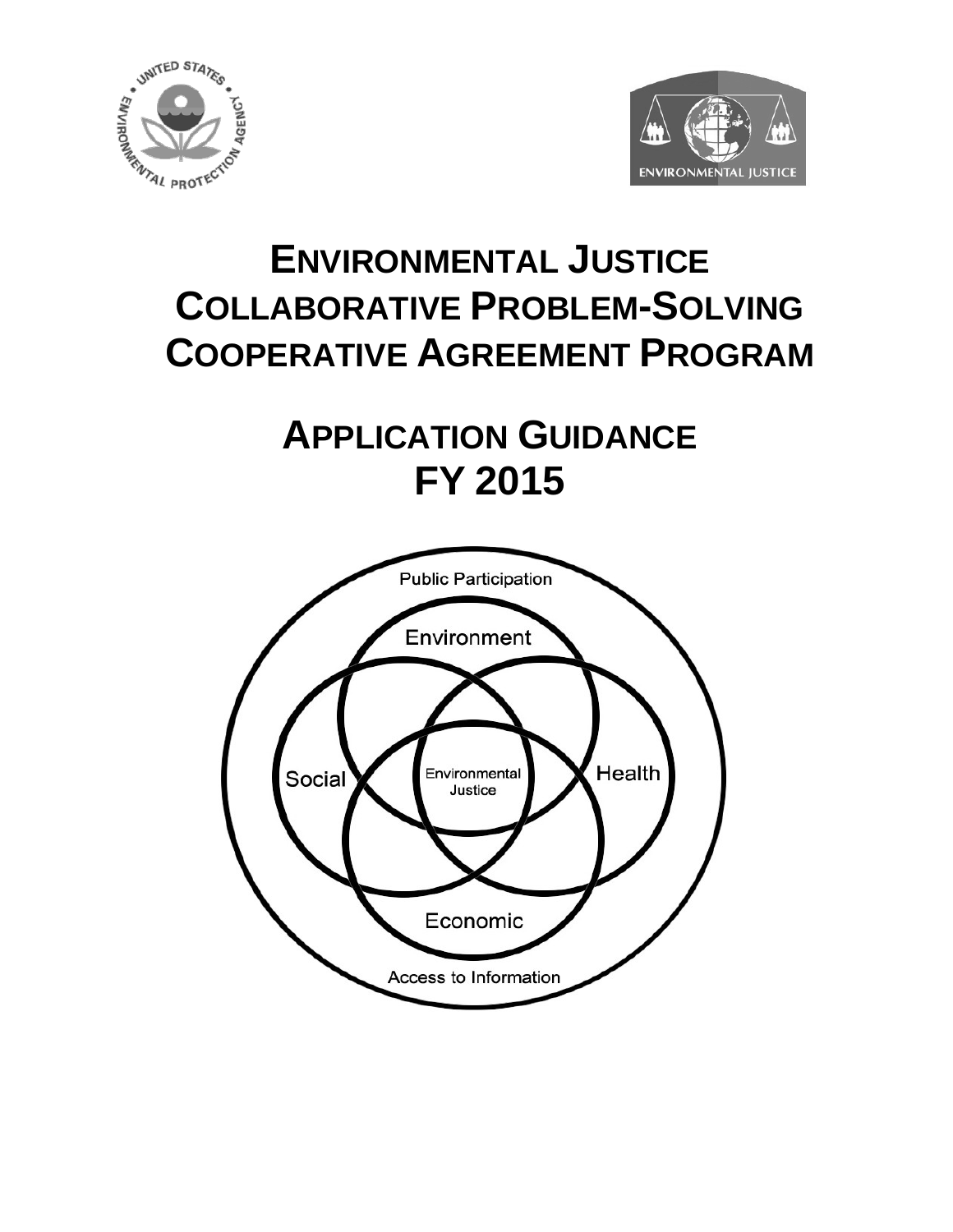Environmental Protection Agency

United States<br>
Environmental Protection Compliance Assurance<br>
Compliance Assurance

Office of Environmental Justice (2201A)

*Inside Front Cover*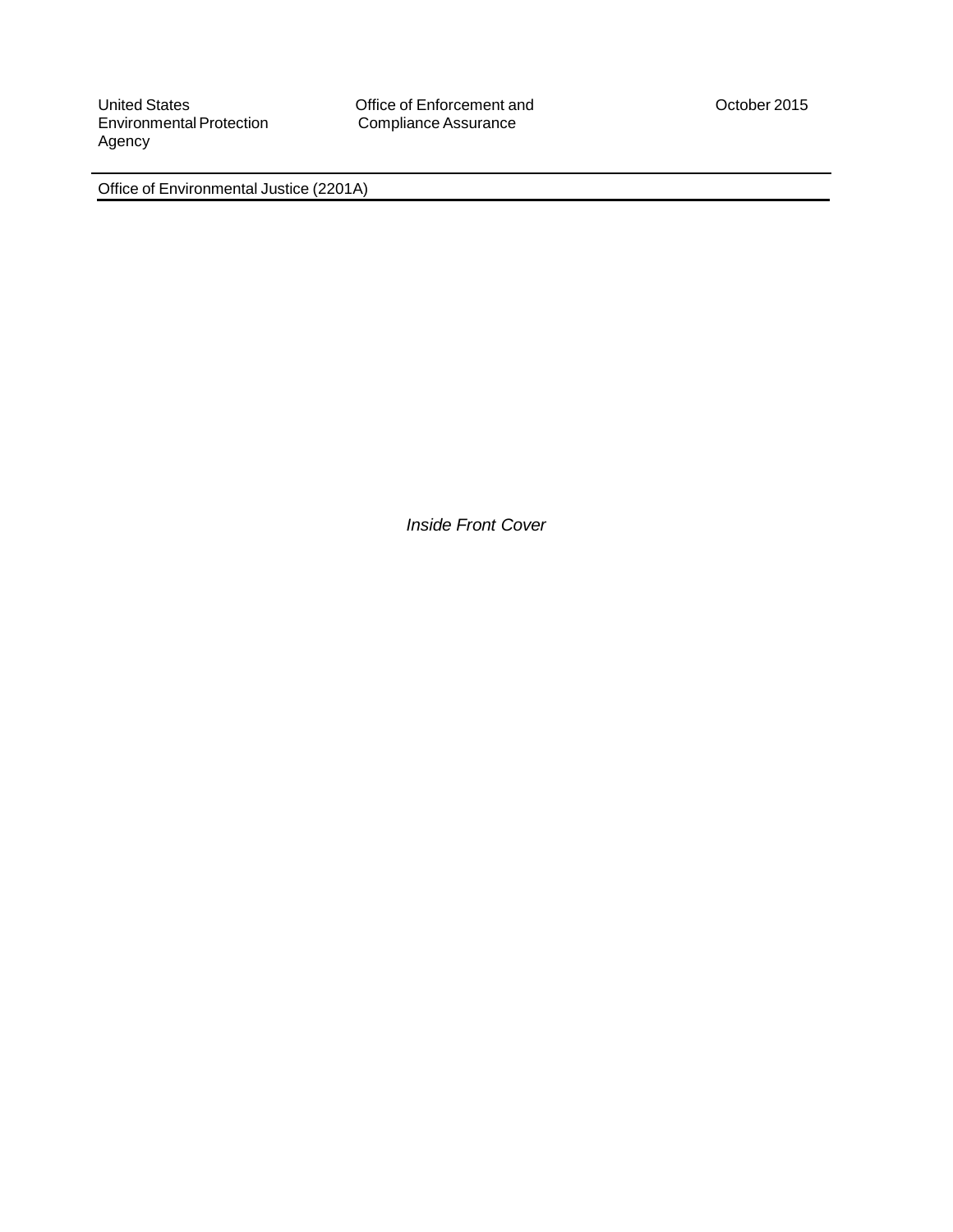# **AGENCY: U.S. ENVIRONMENTAL PROTECTION AGENCY (EPA) Office of Environmental Justice (OEJ)**

- **TITLE: Environmental Justice Collaborative Problem-Solving (EJCPS) Cooperative Agreement**
- **ACTION: Request for Proposals (RFP)**

**FUNDING OPPORTUNITY NUMBER (FON): EPA-OECA-OEJ-16-01**

#### **CATALOG OF FEDERAL DOMESTIC ASSISTANCE (CFDA) NUMBER: 66.306**

#### **DATES: ANNOUNCEMENT DATE: October 23, 2015 CLOSING DATE: February 12, 2016**

**Translations available:** To receive a Spanish translation of this announcement, call the Office of Environmental Justice at 1-800-962-6215. Contact Sheila Lewis in the Office of Environmental Justice at (202) 564-0152 or via email at lewis.sheila@epa.gov Please note that applications must be written in English only. Applications written in languages other than English will not be considered for award.

Hay traducciones disponibles de este anuncio en Español. Si usted esta interesado en obtener una traduccion de este anuncio en Español, por favor llame a La Oficina de Justicia Ambiental conocida como "Office of Environmental Justice," linea gratuita (1-800-962-6215).

**DATES:** The closing date and time for receipt of proposal submission is February 12, 2016, 11:59 p.m., Eastern Time (ET). Proposal packages submitted through grants.gov must be submitted by 11:59 p.m. ET, February 12, 2016. Proposals received after the closing date and time will not be considered for funding.

**SUMMARY:** The Environmental Justice Collaborative Problem-Solving (EJCPS) Cooperative Agreement Program provides funding for eligible applicants for projects which demonstrate the use of the Environmental Justice Collaborative Problem Solving Model. The purpose of the EJCSPS program is to support community-based organizations to collaborate and partner with other stakeholders (e.g., industry, government, academia, etc.) as they develop and implement solutions that address environment and/or public health issue(s) at the local level. Organizations are encouraged to have a connection between the proposed project activities and applicable neighborhood, local, city, or regional land use planning efforts.

**FUNDING/AWARDS:** The total estimated funding for this competitive opportunity is approximately \$1,200,000. EPA anticipates awarding one cooperative agreement of \$120,000 within each of the 10 EPA Regions, subject to availability of funds, the quality of proposals received, and other applicable considerations. Funded assistance agreements will have a two-year project period. Applicants should plan for projects to start September 1, 2016.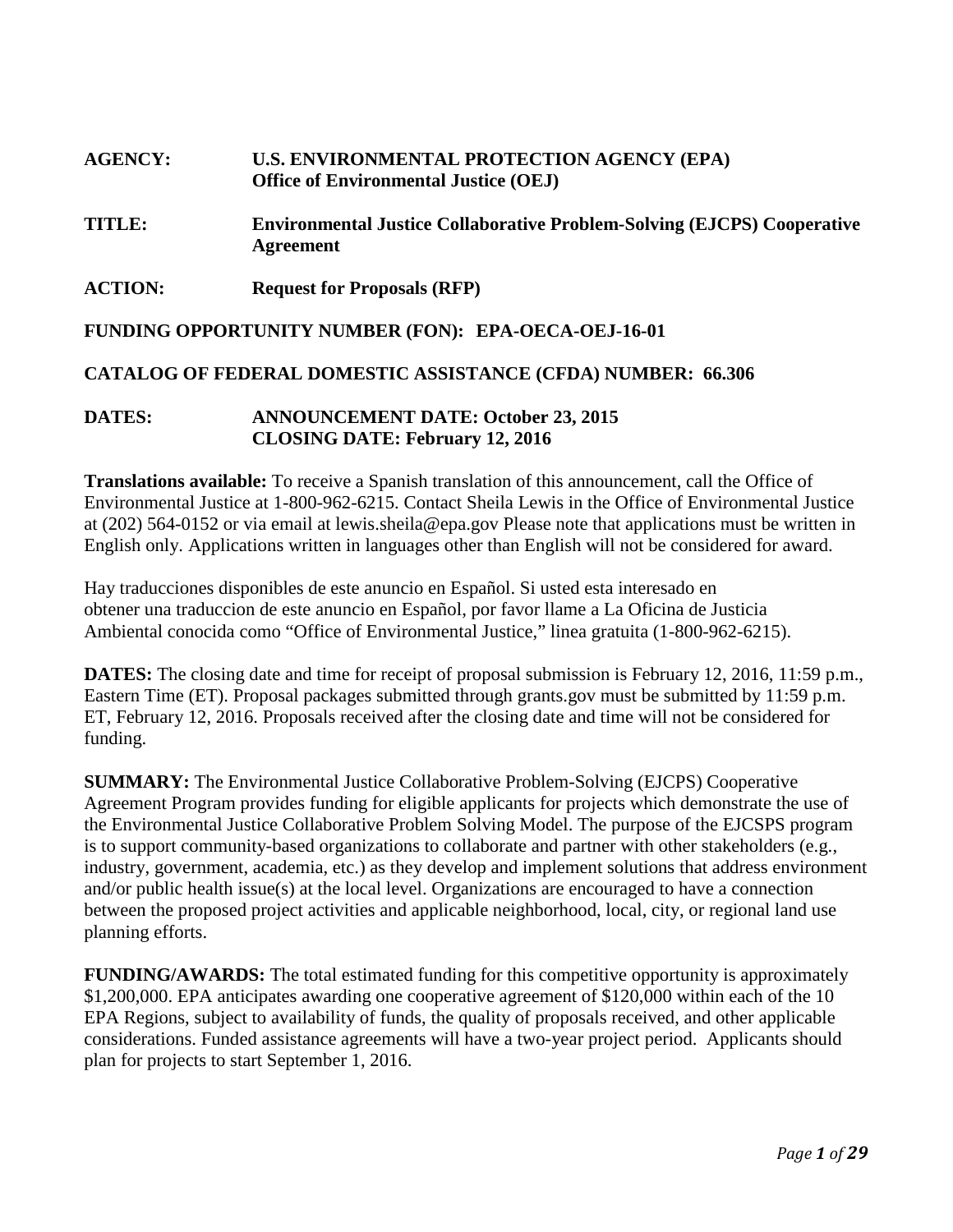# **APPLICANT ELIGIBILITY: who is eligible to receive an award under the EJCPS Program?**

An eligible applicant **MUST BE** one of the following entities:

- Nonprofit organization
- Federally recognized tribal governments;
- Native American Organizations (includes Indian groups, cooperatives, partnerships, associations)

Eligible entities must be located within the same state, territory, commonwealth, or tribe that the proposed project will be located.

For-profit organizations are not an eligible entity for this funding opportunity. Additionally, non-profit organizations described in Section 501(c)(4) of the Internal Revenue Code that engage in lobbying activities as defined in Section 3 of the Lobbying Disclosure Act of 1995 are not eligible to apply.

The following entities are **INELIGIBLE** to receive an award (but we encourage partnerships with these organizations):

- Colleges and universities;
- Hospitals;
- State and local governments and their entities;
- Quasi-governmental entities (e.g., water districts, utilities) \*;
- National organizations and chapters of the aforementioned organizations \*\*;
- Multi-state organizations; and
- Non-profit organizations that engage in lobbying activities as defined in Section 3 of the Lobbying Disclosure Act of 1995.

\* *Generally, a quasi-governmental entity is one that: (1) has a close association with the government agency, but is not considered a part of the government agency; (2) was created by the government agency, but is exempt from certain legal and administrative requirements imposed on government agencies; or (3) was not created by the government agency but performs a public purpose and is significantly supported financially by the government agency.*

*\*\* National organizations are defined as comprising of one centralized headquarters or principal place of business that creates and deeply influences the mission, structure, and work carried out by its chapters.*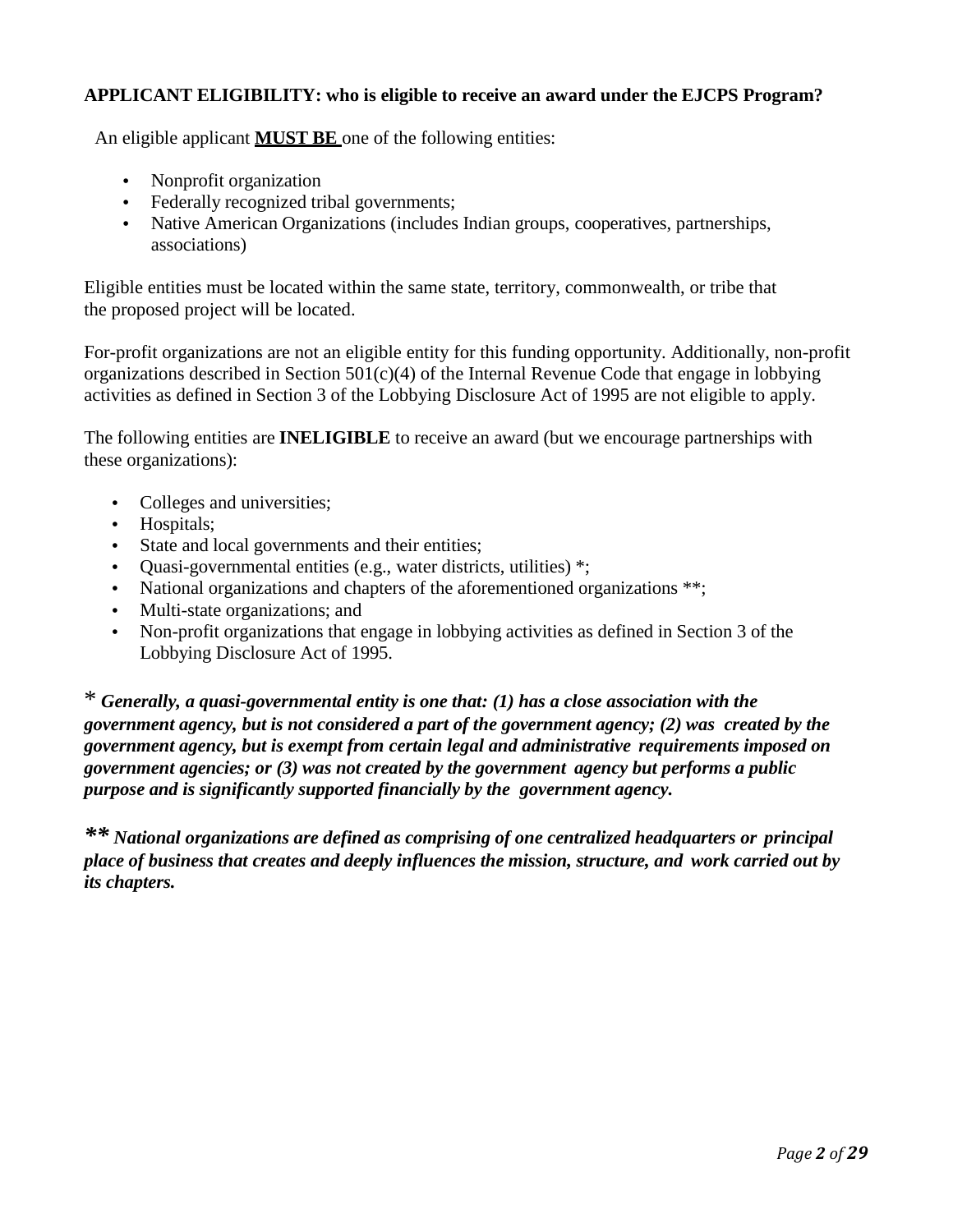# <span id="page-5-1"></span>**CONTENTS BY SECTION**

- **I. [Funding Opportunity Description](#page-5-0)**
- **II. [Award Information](#page-9-0)**
- **III. [Eligibility Information](#page-10-0)**
- **IV. [Proposal and Submission Information](#page-12-0)**
- **V. [Proposal Review Information](#page-21-0)**
- **VI. [Award Administration Information](#page-24-0)**
- **VII. [Agency Contacts](#page-26-0)**
- <span id="page-5-0"></span>**VIII. [Other Information and Appendices](#page-27-0)**
	- A CPS Model
	- B Sample of Performance Measure/Milestones (Logic Model)
	- C EJCPS Detailed Budget example
	- D Quality Assurance Project Plan questionnaire

#### **I. FUNDING OPPORTUNITY DESCRIPTION** (back to *[Contents by Section](#page-5-1)*)

#### **A. Definition of Environmental Justice**

EPA defines "environmental justice" as the *fair treatment* and *meaningful involvement* of all people regardless of race, color, national origin or income with respect to the development, implementation, and enforcement of environmental laws, regulations, and policies. *Fair treatment* means that no one group of people, including racial, ethnic, or socioeconomic groups, should bear a disproportionate share of the negative environmental consequences resulting from industrial, municipal, and commercial operations or the execution of federal, state, local, and tribal environmental programs and policies. *Meaningful involvement* means that: (1) potentially affected community residents have an appropriate opportunity to participate in decisions about a proposed activity that will affect their environment and/or health; (2) the public's contribution can influence the regulatory agency's decision; (3) the concerns of all participants involved will be considered in the decision-making process; and (4) the decision-makers seek out and facilitate the involvement of those potentially affected. An *"affected community"* for the purposes of this cooperative agreement, is defined as a vulnerable community that may be disproportionately impacted by environmental harms and risks and has a local environmental and/or public health issue that is identified in the applicant's proposal.

## **B. Background and Environmental Justice Collaborative Problem-Solving Model**

In 2003, the Office of Environmental Justice (OEJ) initiated the first solicitation for the Environmental Justice Collaborative Problem-Solving Cooperative Agreement Program. To find the latest information about the EJCPS Program visit:<http://www.epa.gov/environmentaljustice/grants/ej-cps-grants.html>

The purpose of the EJCPS Program is for EPA to provide financial assistance to support communitybased organizations to collaborate and partner with other stakeholders (e.g., industry, government, academia, etc.) to develop and implement solutions that will significantly address environmental and/or public health issue(s) at the local level. The program's objective is to support projects that demonstrate the utility of the Environmental Justice Collaborative Problem Solving Model. Because this program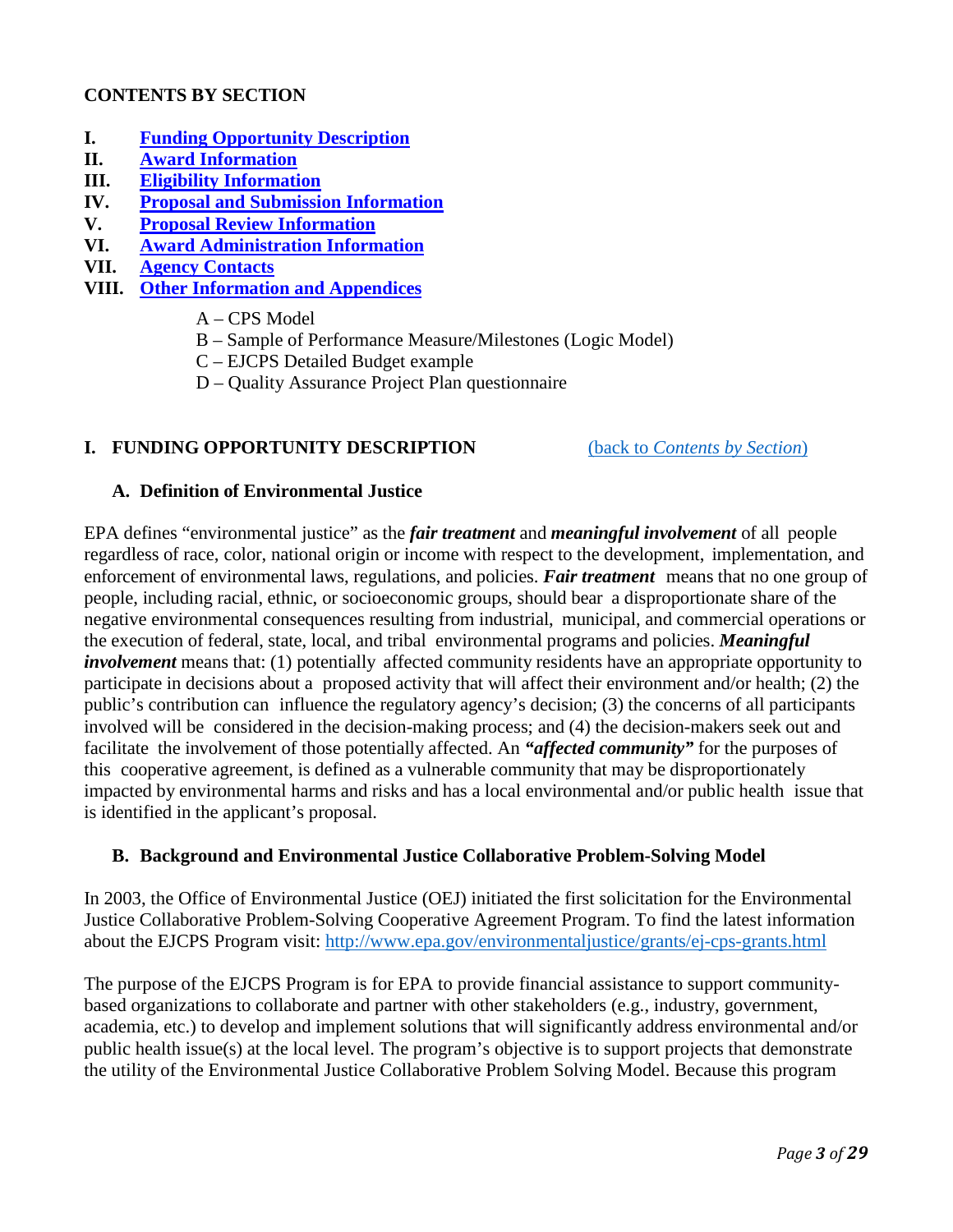requires substantial involvement and interaction between the applicant and EPA, these awards will be made in the form of cooperative agreements.

For the purposes of this EJCPS Program, collaborative problem-solving is defined as an effort to bring together groups and resources (*e.g.,* information, labor, money) by three or more stakeholders to solve a set of problems that any single entity cannot solve individually. Collaborative problem-solving builds upon existing community understanding to establish and maintain partnerships capable of producing meaningful environmental and/or public health results. To provide a systematic approach towards collaborative problem-solving, OEJ has developed a Collaborative Problem-Solving Model (Model). Such a Model is intended to assist vulnerable and underserved communities in developing proactive, strategic, and visionary approaches to address their environmental justice issues and achieve community health and sustainability.

Collaborative problem-solving also involves developing and implementing a well-designed strategic plan with a built-in evaluation component to measure and achieve results on local environmental and/or public health issues and to sustain the partnerships. These elements are cross-cutting and interdependent and should be utilized in a proactive, strategic, and iterative manner. Determining which elements to undertake, and in what order, can vary greatly, however, depending upon the unique facts and circumstances surrounding each environmental and/or public health issue. Not all the elements are required to be used in every situation. Rather, the CPS Model and its seven elements can be viewed as a "tool box" filled with different tools that can be used as needed. The seven elements are as follows:

- 1. Issue Identification, Visioning, and Strategic Goal-Setting;
- 2. Community Capacity-Building and Leadership Development;
- 3. Development of Multi-Stakeholder Partnerships and Leveraging of Resources;
- 4. Consensus Building and Dispute Resolution;
- 5. Constructive Engagement with Other Stakeholders;
- 6. Sound Management and Implementation; and
- 7. Evaluation

For additional information about OEJ's CPS Model, please see follow the link below: <http://www.epa.gov/environmentaljustice/resources/publications/grants/cps-manual-12-27-06.pdf>

A key starting point for any collaborative problem-solving project is the identification of an environmental and/or public health issue and the community's leadership in formulating goals (*e.g.,*  diesel reduction, lead abatement, reducing high incidence of asthma, land use changes, pollution prevention, implementation of fish advisories, hazardous waste, emissions reduction, risk reduction, community cleanups, or compliance with local environmental and/or public health regulations, etc.). Collaborative problem-solving involves the establishment and/or maintenance of partnerships between and among other stakeholders and the affected community to address the community's local environmental and/or public health issues.

These partnerships can include, but are not limited to the following stakeholder groups:

- *•* Other local community-based non-profit organizations;
- *•* Local, regional, and national environmental non-profit organizations;
- State, local, and tribal governments;
- Federal government agencies;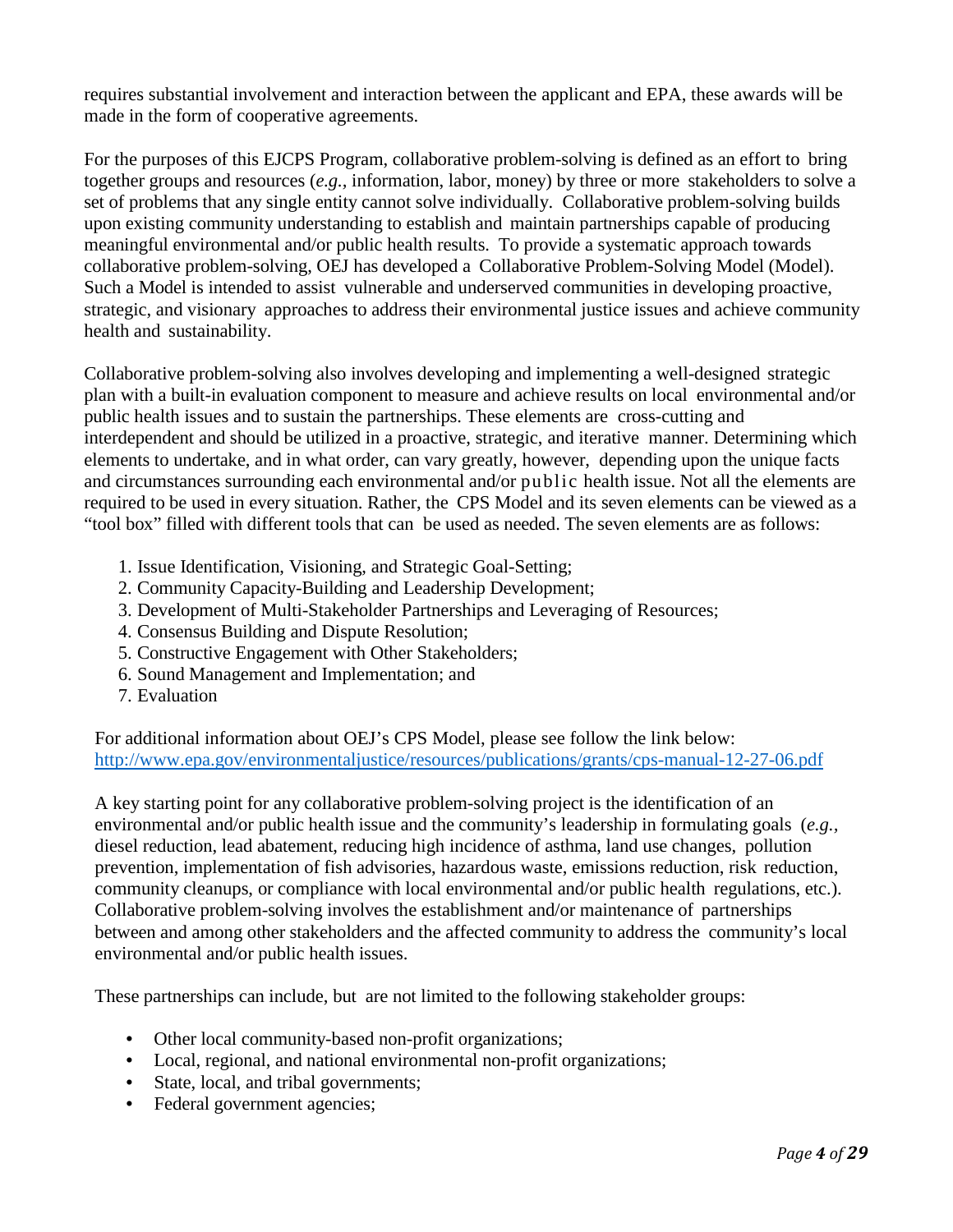- *•* Health care providers;
- Faith-based organizations and local churches;
- *•* Philanthropic organizations;
- *•* Civic organizations;
- Local economic and/or community development corporations/organizations;
- Educational institutions (*e.g.* schools, colleges, and universities);
- State, local and tribal government agencies;
- Local Businesses and Industry;
- *•* Elected officials (you may not use Federal grant funds or cost-sharing funds to conduct lobbying activities); and
- *•* Labor and professional organizations.

This grant program provides financial support for project activities allowable under the following Qualified Environmental Statutes.

#### **C. Qualified Environmental Statutes**

Proposed project activities must relate to at least one of the following federal environmental statutes. Failure to identify at least one of the federal statutes in the proposal narrative may result in your project not being considered for award. Proposals that address more than one statute will not benefit by receiving higher scores.

- **1. Clean Air Act, Section 103(b)(3):** conduct research, investigations, experiments, demonstration projects, surveys, and studies (including monitoring) related to the causes, effects (including health and welfare effects), extent, prevention, and control of air pollution.
- **2. Clean Water Act, Section 104(b) (3):** conduct and promote the coordination of research, investigations, training, demonstration projects, surveys, and studies (including monitoring) relating to the causes, effects, extent, prevention, reduction, and elimination of water pollution.
- **3. Federal Insecticide, Fungicide, and Rodenticide Act, Section 20(a):** conduct research, development, monitoring, public education, training, demonstration projects, and studies on pesticides.
- **4. Marine Protection, Research, and Sanctuaries Act, Section 203**: conduct research, investigations, experiments, training, demonstration projects, surveys, and studies relating to the minimizing or ending of ocean dumping of hazardous materials and the development of alternatives to ocean dumping.
- **5. Safe Drinking Water Act, Section 1442(b)(3):** develop and expand the capability to carry out a program (that may combine training, education, and employment) for occupations relating to the public health aspects of providing safe drinking water.
- **6. Solid Waste Disposal Act, Section 8001(a):** conduct and promote the coordination of research, investigations, experiments, training, demonstration projects, surveys, public education programs, and studies relating to solid waste (e.g., health and welfare effects of exposure to materials present in solid waste and methods to eliminate such effects). *Please note that proposals supporting brownfields work are not eligible for funding under this announcement.*
- **7. Toxic Substances Control Act, Section 10(a):** conduct research, development, monitoring, public education, training, demonstration projects, and studies on toxic substances.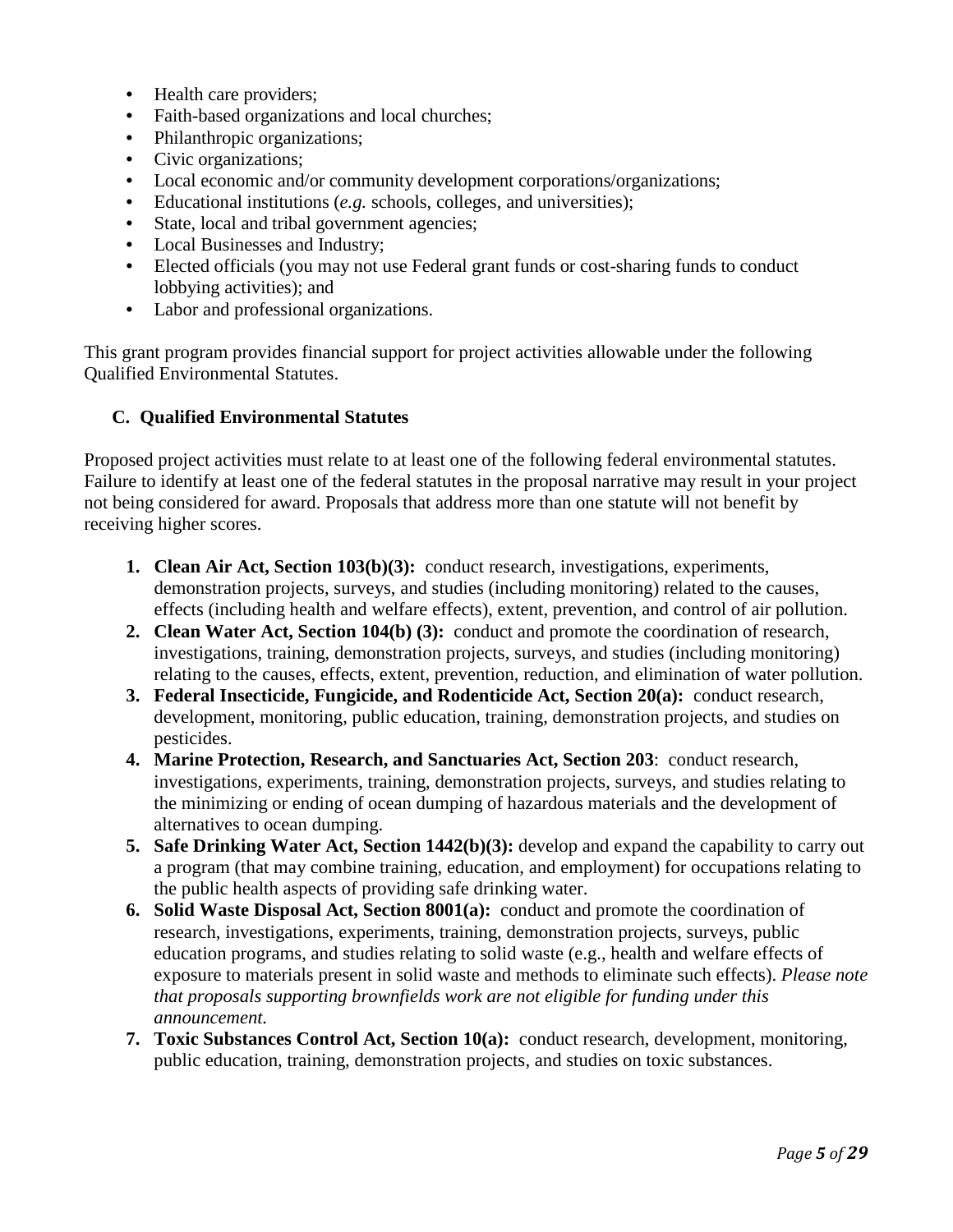# **D. Program Objectives**

Proposals submitted under this announcement should address the following program objectives (see Section IV.B.1 for further guidance):

- 1. **Address local environmental and/or public health issue(s) –** project activities must be related to one or more qualified environmental statues above. Proposals should outline strategies for addressing issue(s) identified.
- **2. Demonstrate the utility of the Environmental Justice Collaborative Problem Solving Model (EJCPS Model) –** identify and describe which of the seven elements of the EJCPS Model will be undertaken for the project, and the associated activities and timeline for each element selected.
- **3. Engage, educate and empower** include outreach to the affected underserved vulnerable communities/residents about environmental and/or public health issue(s) and engage them in activities to plan, access, improve, and benefit from their local environment. For purposes of this announcement, the term "affected communities" refers to communities that are impacted by disproportionate environmental harms and risks and/or susceptible populations.
- **4. Partner and collaborate** work with the community and other stakeholders to develop and implement solutions that will significantly address environmental and/or public health issues at the local level.

#### **E. EPA Strategic Plan Linkage & Anticipated Outcomes, Outputs & Performance Measures:**

Pursuant to Section 6a of EPA Order 5700.7, "Environmental Results under EPA Assistance Agreements," (see http://www2.epa.gov/grants/epa-order-environmental-results-under-epa-assistanceagreements). EPA must link proposed assistance agreements to the Agency's Strategic Plan. EPA also requires that grant applicants and recipients adequately describe environmental outputs and outcomes to be achieved under assistance agreements. Guidance and examples of outputs, outcomes, performance measures, and logic models can be found at Office of Grants and Debarment's website, Linking Assistance Agreements to Environmental Results (http://www2.epa.gov/grants/policy-regulations-andguidance-epa-grants).

- **1. Linkage to EPA 2014-2018 Strategic Plan and Cross-Agency Strategies (Evaluation Criteria, Section V.C.).** All proposals must support EPA Strategic Plan Goal 3"Cleaning up Communities and Advancing Sustainable Development" and EPA's Cross Agency Strategy, "Working to Make a Visible Difference in Communities". The plan is available at [http://www2.epa.gov/planandbudget/strategicplan.](http://www2.epa.gov/planandbudget/strategicplan)
- **2. Outputs (Evaluation Criteria, Section V.B.)** The term "output" means an environmental activity, effort, and/or associated work product related to an environmental goal and objective that will be produced or provided over a period of time or by a specified date. Outputs may be quantitative or qualitative but must be measurable during the funding period. Examples of some expected outputs from the project(s) may include the following:
	- The number of residents trained by an environmental and/or public health program to reduce resident exposure to environmental and/or public health hazards (e.g., number of residents trained on safe shellfish harvesting)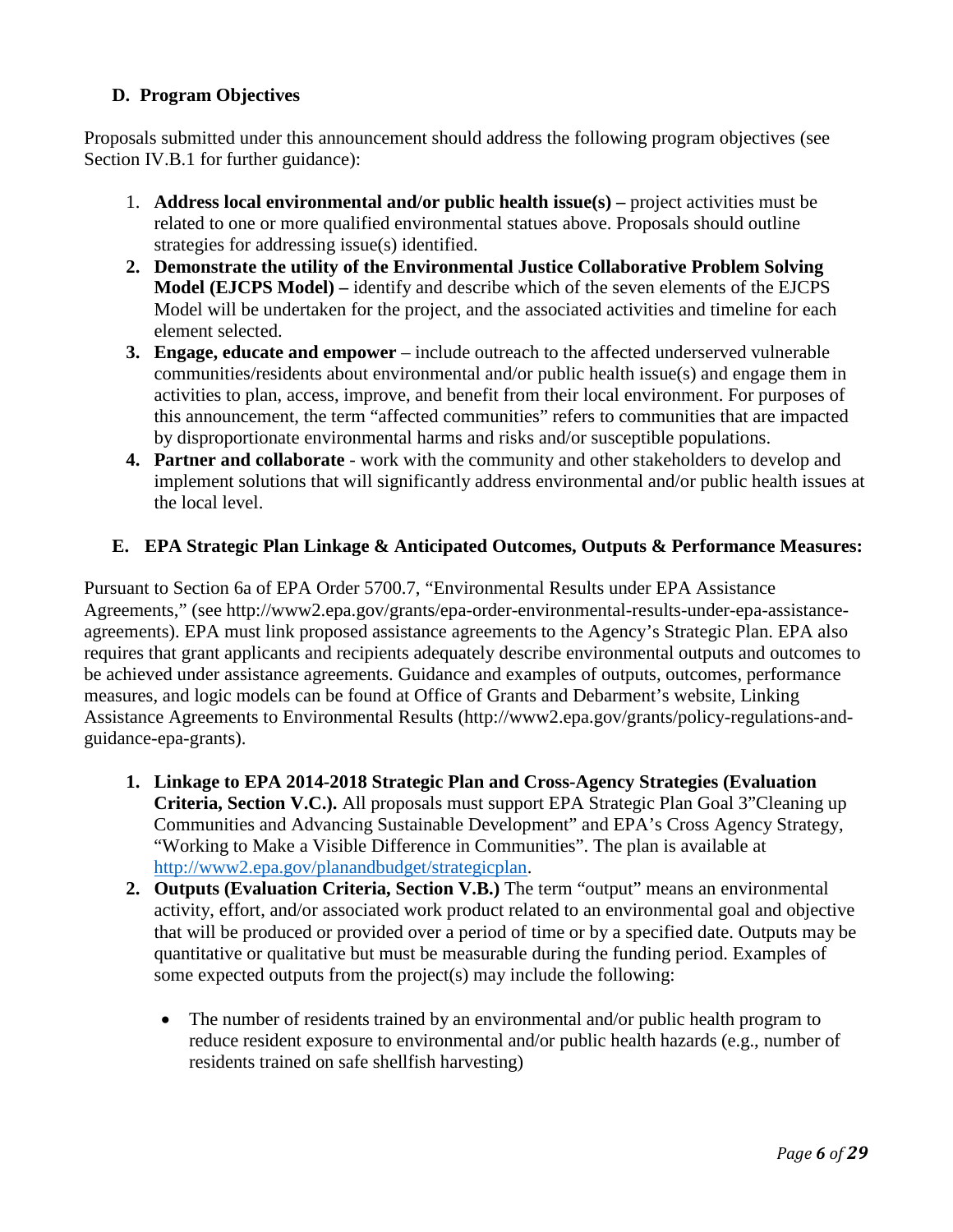- Creation of an environmental and/or public health program to achieve and sustain environmental and/or public health improvements (e.g., a community-wide asthma coalition)
- **3. Outcomes (Evaluation Criteria, Section V.C.)** The term "outcome" means the result, effect or consequence that will occur from carrying out an environmental program or activity that relates to an environmental or programmatic goal or objective. Outcomes may be environmental, behavioral, health-related, or programmatic in nature; must be quantitative; and may not necessarily be achievable within an assistance agreement funding period. EPA encourages recipients to identify outcomes wherever possible because they lead to environmental and/or public health improvement more clearly than outputs.
- **4. Performance Measures (Evaluation Criteria, Section V.C.)** The applicant should develop performance measures to be achieved through the proposed activities and describe them in their proposal. These performance measures will help gather insights, will be the mechanism to track progress concerning successful progress, output and outcome strategies, and will provide the basis for developing lessons learned to inform future recipients. A logic model is useful in developing performance measures. See Appendix B for an example and links to logic model resources. Examples of expected outcomes may include but are not limited to the following:
	- 1. The number of residents that actually adopt safe shellfish harvesting
	- 2. The number of community members that utilize an asthma action plan to manage asthma at home, work, and/or school
	- 3. The number of families that have reduced exposure to lead paint as result of their homes undergoing a lead abatement program
	- 4. Reduction of carbon emissions/pollution

The following are questions to consider when developing output and outcome measures of quantitative and qualitative results:

- 1. What are the measurable short term and longer term results the project will achieve?
- 2. How does the project measure progress in achieving the expected results (including outputs and outcomes) and how will the approach use resources effectively and efficiently?

#### <span id="page-9-0"></span>**II. AWARD INFORMATION** (back to *[Contents by Section](#page-5-1)*)

#### **A. Funding Availability, Number of Anticipated Awards, Funding Type, and Project Period.**

- **i)** Total estimated funding expected to be available for awards under this competitive opportunity is approximately \$1,200,000. Cooperative agreements are fully funded at time of award.
- **ii)** EPA anticipates awarding one cooperative agreement of \$120,000 in each of the 10 EPA Regions (Section VII), subject to availability of funds, the quality of proposals received, and other applicable considerations. The funding for selected projects will be in the form of a cooperative agreements because this program requires substantial involvement and interaction between the applicant and EPA. EPA will negotiate the precise terms and conditions of "substantial involvement" as part of the award process. Federal involvement may include: close monitoring of the recipient's performance to verify the results proposed by the applicant;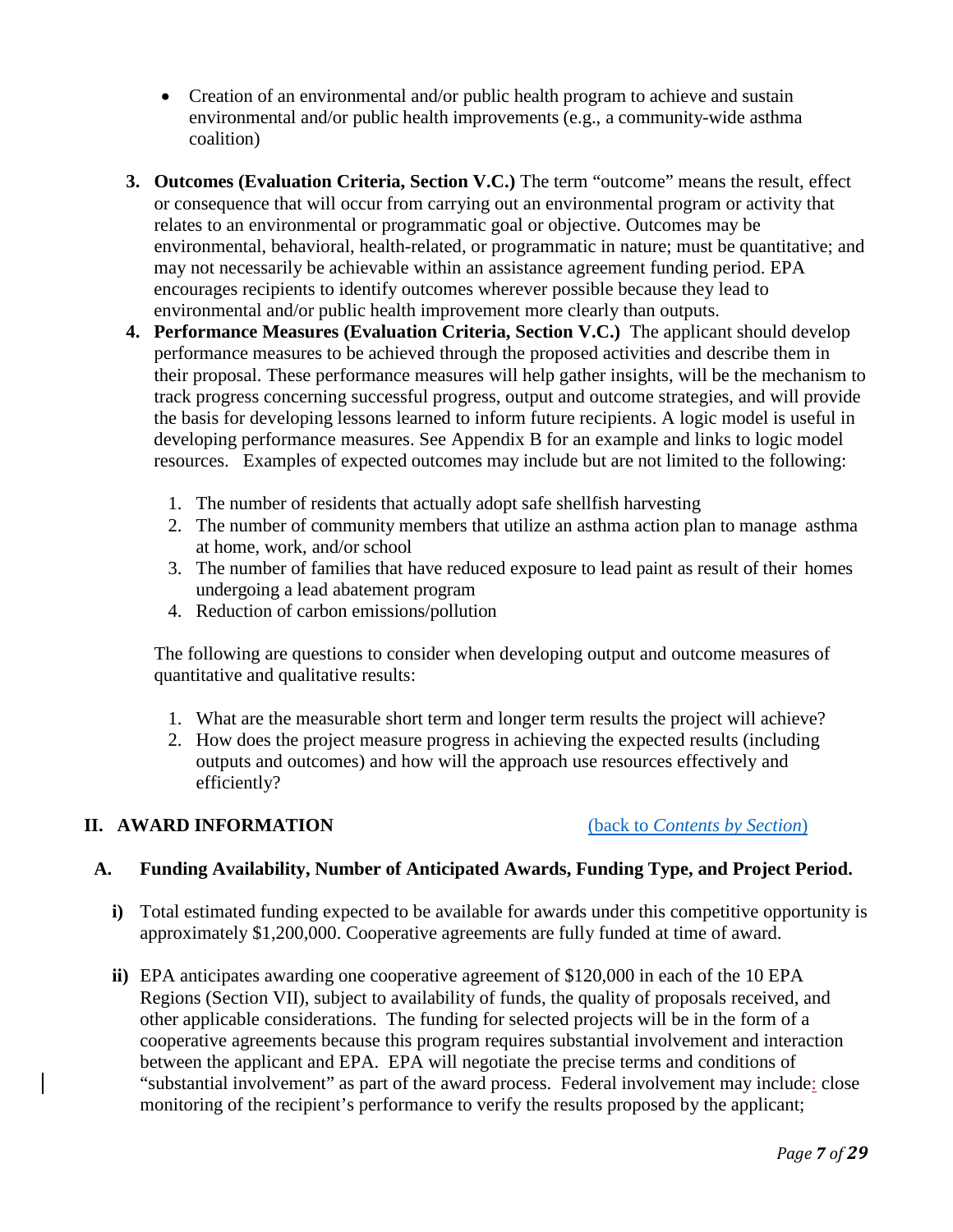collaboration during the performance of the scope of work; in accordance with 2 CFR 2 CFR 200.317 and 2 CFR 200.318, as appropriate, review of proposed procurements; reviewing qualifications of key personnel; and/or review and comment on the content of printed or electronic publications prepared. EPA does not have the authority to select employees or contractors employed by the recipient. The final decision on the content of reports rests with the recipient.

- **iii)** Proposed projects are for two years. The estimated project period start date for awards is September 1, 2016.
- **iv)** EPA reserves the right to make additional awards under this announcement, consistent with Agency policy, if additional funding becomes available after the original selections. Any additional selections for awards will be made no later than six months from the date of the original selections. EPA reserves the right to reject all applications and make no awards under this announcement.
- **v)** In appropriate circumstances, EPA reserves the right to partially fund applications by funding discrete portions or phases of proposed projects. If EPA decides to partially fund an application, it will do so in a manner that does not prejudice any applicants or affect the basis upon which the applicant or portion thereof, was evaluated and selected for award, and therefore maintains the integrity of the competition and selection process.

#### <span id="page-10-0"></span>**III. ELIGIBILITY INFORMATION** (back to *[Contents by Section](#page-5-1)*)

- **A. Eligible Entities based on CFDA.** In accordance with CFDA 66.306, an eligible applicant must be one of the following:
	- Nonprofit organization
	- Federally recognized tribal governments;
	- Native American Organizations (includes Indian groups, cooperatives, partnerships, associations)

Eligible entities must be located within the same state, territory, commonwealth, or tribe that the proposed project will be located.

For-profit organizations are not an eligible entity for this funding opportunity. Additionally, nonprofit organizations described in Section 501(c)(4) of the Internal Revenue Code that engage in lobbying activities as defined in Section 3 of the Lobbying Disclosure Act of 1995 are not eligible to apply.

The following entities are **INELIGIBLE** to receive an award (but we encourage partnerships with these organizations):

- Colleges and universities;
- Hospitals;
- State and local governments and their entities;
- Quasi-governmental entities (e.g., water districts, utilities)\*;
- National organizations and chapters of the aforementioned organizations\*\*;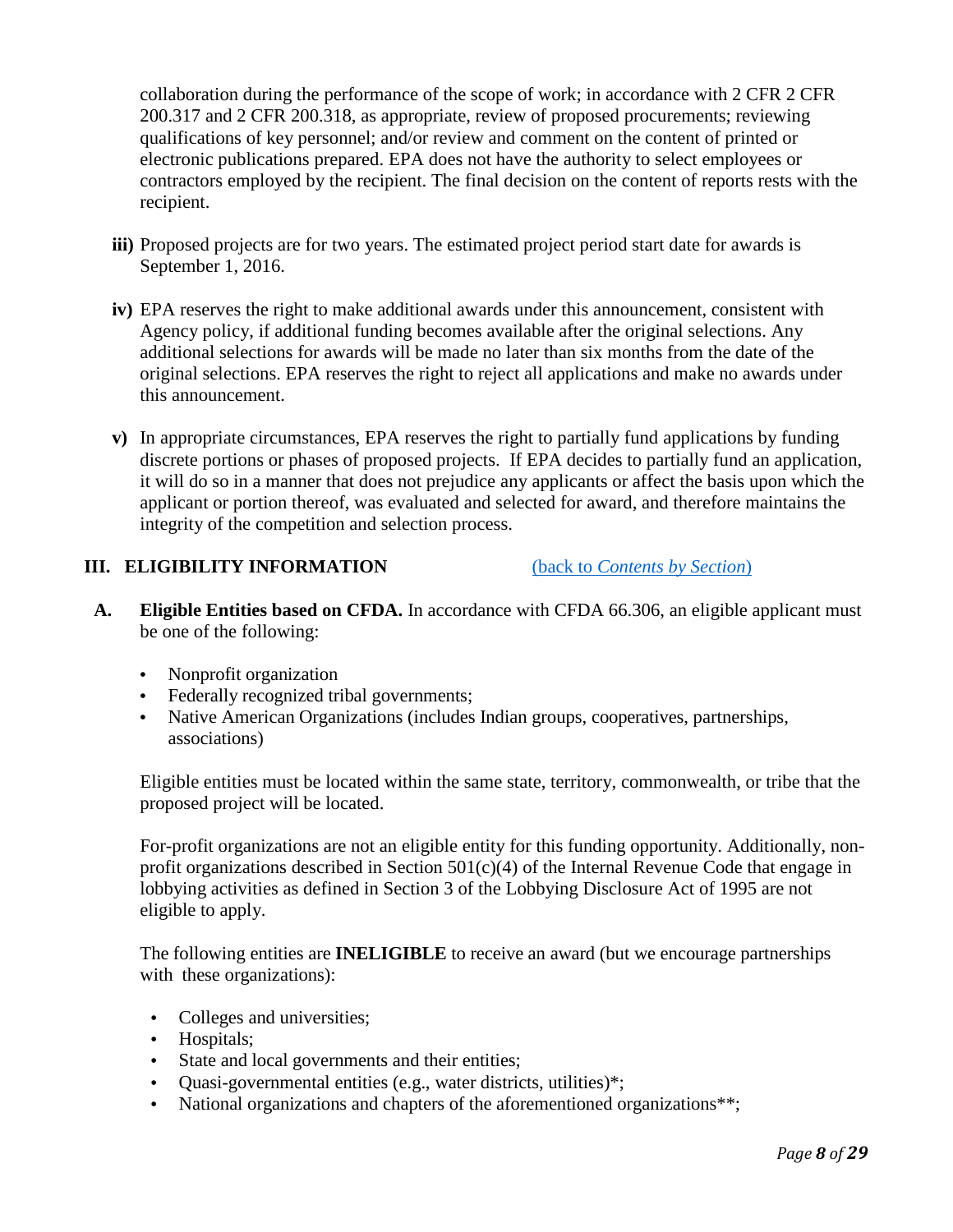- Multi-state organizations; and
- Non-profit organizations that engage in lobbying activities as defined in Section 3 of the Lobbying Disclosure Act of 1995.

\* *Generally, a quasi-governmental entity is one that: (1) has a close association with the government agency, but is not considered a part of the government agency; (2) was created by the government agency, but is exempt from certain legal and administrative requirements imposed on government agencies; or (3) was not created by the government agency but performs a public purpose and is significantly supported financially by the government agency.*

*\*\* National organizations are defined as comprising of one centralized headquarters or principal place of business that creates and deeply influences the mission, structure and work carried out by its chapters.*

- **B. Cost Sharing/matching:** No matching funds are required under this competition.
- **C. Threshold Eligibility Criteria:** These are requirements that, if not met by the time of proposal submission, will result in elimination of the proposal from consideration for funding. Only proposals from eligible entities (Section III) that meet all of these criteria will be evaluated against the ranking factors in Section V. Applicants deemed ineligible for funding consideration because of the threshold eligibility review will be notified within 15 calendar days of the ineligibility determination.
	- **1.** Proposals must substantially comply with the proposal submission instructions and requirements set forth in Section IV of this announcement or else they will be rejected. However, where a page limit is expressed in Section IV with respect to the proposal, pages in excess of the page limitation will not be reviewed.

In addition, initial proposals **must be submitted through [Grants.gov](http://www.sam.gov/) as stated in Section IV of this announcement (except in the limited circumstances where another mode of submission is specifically allowed for as explained in Section IV)** on or before the proposal submission deadline published in Section IV of this announcement. Applicants are responsible for following the submission instructions in Section IV of this announcement to ensure that their proposal is timely submitted.

- **2.** Proposals submitted after the submission deadline will be considered late and deemed ineligible without further consideration unless the applicant can clearly demonstrate that it was late due to EPA mishandling or because of technical problems associated with [Grants.gov](http://grants.gov/) or relevant [SAM.gov](http://www.sam.gov/) system issues. An applicant's failure to timely submit their proposal through [Grants.gov](http://www.grants.gov/) because they did not timely or properly register in [SAM.gov](http://www.sam.gov/) or [Grants.gov](http://grants.gov/) will not be considered an acceptable reason to consider a late submission. Applicants should confirm receipt of their proposal with Jacob Burney, burney,jacob@epa.gov, as soon as possible—failure to do so may result in your proposal not being reviewed.
- **3.** Qualified Environmental Statutes: Projects must include activities related to **at least one** of the Qualified Environmental Statutes listed under Section I.C. Projects must explain how it is tied to the local environmental and/or public health issue in the affected community. Any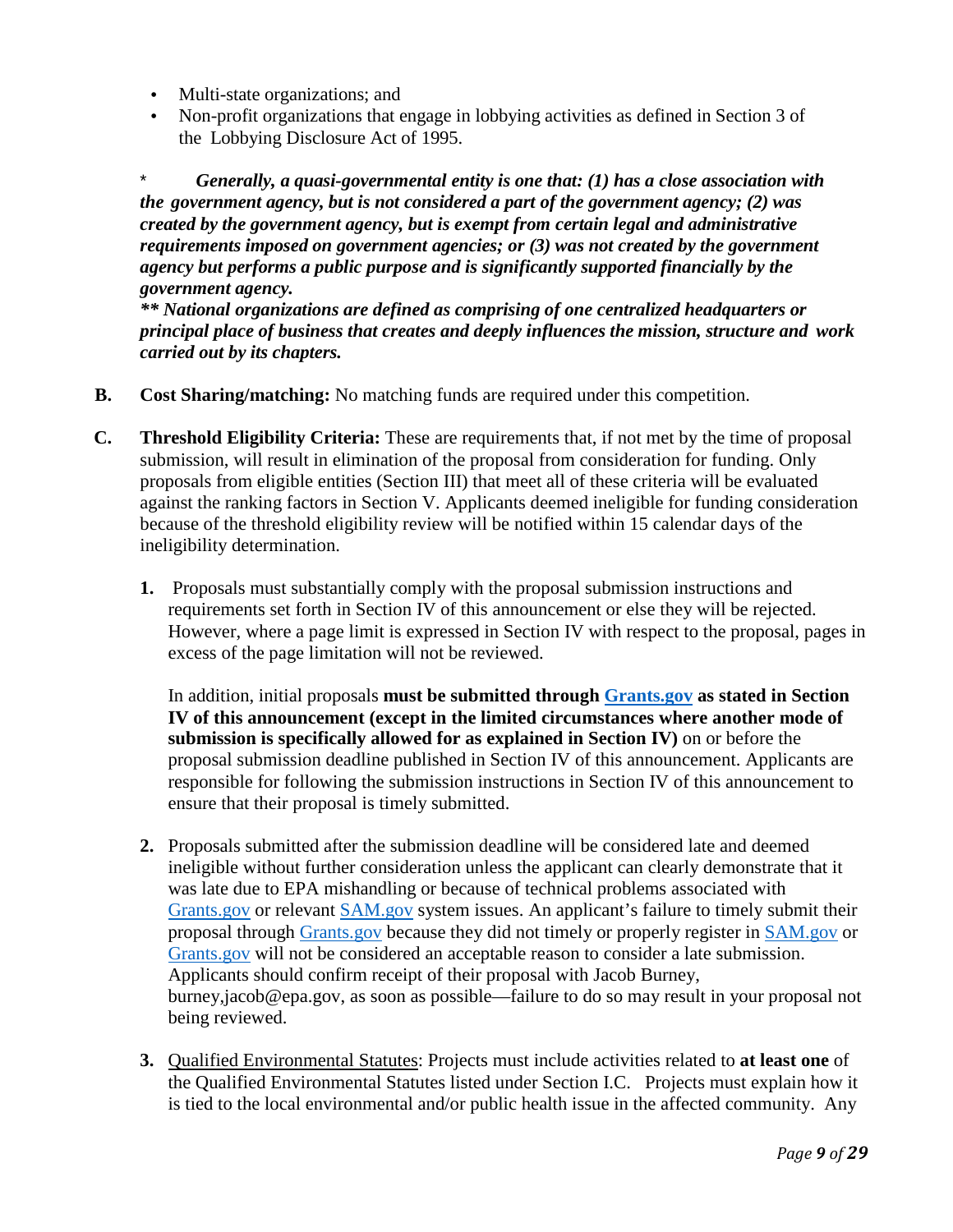failure to clearly and conclusively identify and cite at least one of the federal statutes in your work plan may result in your project not being considered for award. **Projects must not be used for the purposes of routine program implementation, implementation of routine environmental protection restoration measures, or completion of work which was to have been completed under a prior EPA grant.**

- **4.** Ineligible activities: If a proposal includes any ineligible tasks or prohibited activities, that portion of the proposal will be ineligible for funding and may, depending on the extent to which it affects the proposal, render the entire proposal ineligible for funding.
- **5.** Multiple Proposals: Applicants may submit only one application under this solicitation. However an applicant organization may be a partner on an application from another organization.

## <span id="page-12-0"></span>**IV. PROPOSAL AND SUBMISSION INFORMATION** (back to *[Contents by Section](#page-5-1)*)

#### **A. Content of Proposal Submission:**

Proposals are due Monday, February 12, 2016, 11:59 pm (ET). The proposal package should include all of the following:

- 1. **Standard Form (SF) 424, Application for Federal Assistance**: Complete the form. There are no attachments. Please be sure to include your organization's fax number and email address in Block 5 of the form. Please note that the organizational Dun and Bradstreet (D&B) Data Universal Number System (DUNS) number must be included on the SF 424. Organizations may obtain a DUNS number at no cost by calling the toll-free DUNS number request line at 1-866-705-5711 or by visiting the website at www.dnb.com. *The authorized representative identified (Section 21) will be the point of contact for EPA correspondence.*
- 2. **Proposal Narrative:** The proposal narrative must clearly and concisely describe how the proposed project meets the guidelines established in Sections I and III of this announcement, and should address each of the evaluation criteria set forth in Section V. Under this announcement, applicants must submit a project focused on activities related to at least one Qualified Environmental Statute. Applicants should identify the chosen Qualified Environmental Statute in the cover page. Proposals will be evaluated on the extent and quality of how well the project addresses program objectives and allowable activities. Types of eligible activities are those described within the Qualified Environmental Statutes, as discussed in Section I of this announcement. The Proposal Narrative (*Sections A and B below*) should not exceed a maximum of 14 single-spaced 8.5" x 11" typewritten pages, including the Summary Page. Pages should be numbered consecutively. Supporting materials, such as resumes and partnership letters, can be submitted as attachments and are not included in the 14-page limit. Any pages over 14 pages will not be read by the review panel.
	- **a.** *Summary Information Page* (Not to exceed one page).
		- 1. Project Title
		- 2. Applicant Information. Include applicant (organization) name, address key contact person, phone number, fax and e-mail address.
		- 3. Project Period. Provide ending dates if project is anticipated to be less than two years.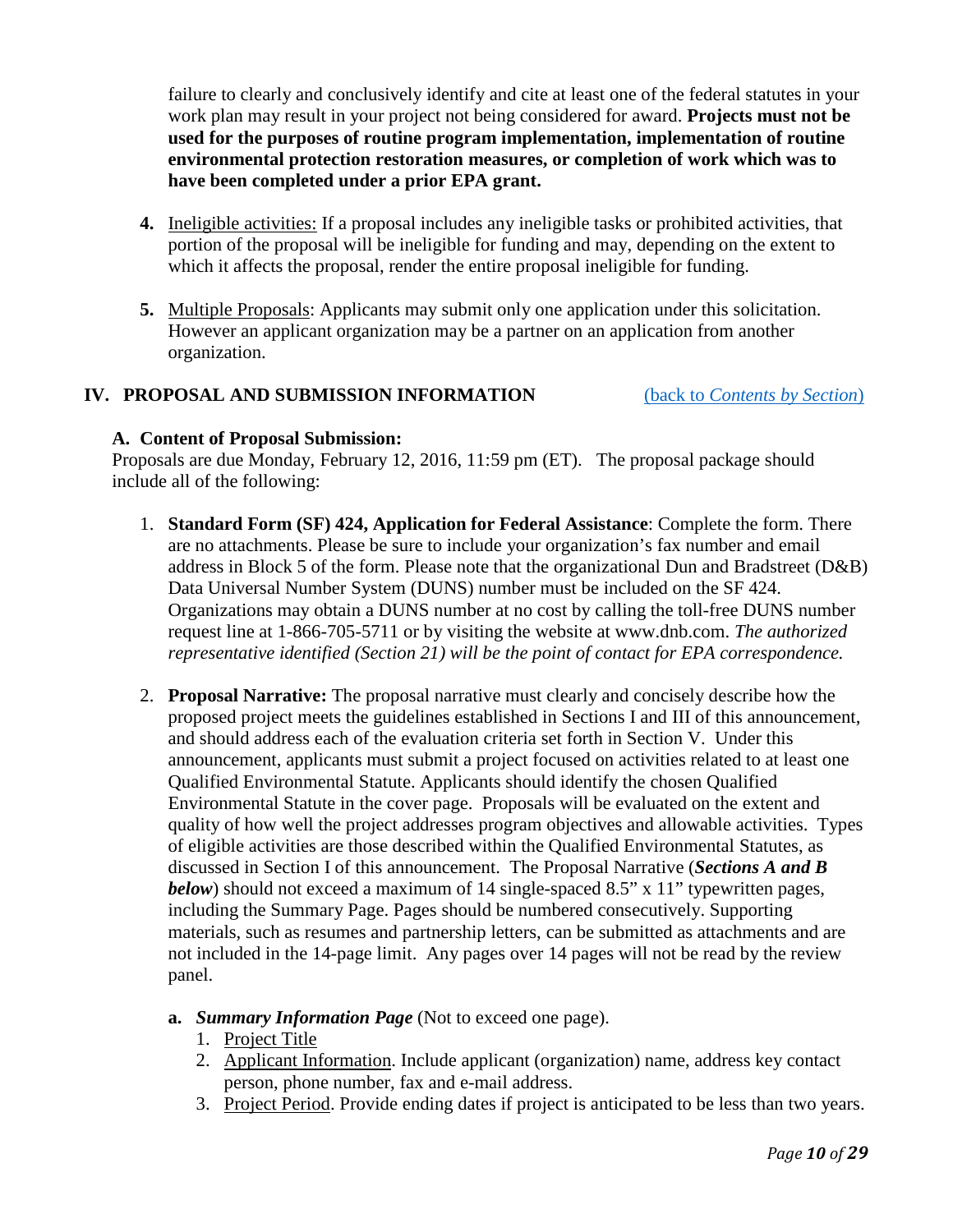- 4. Environmental Statute(s) for which project activities are related.
- 5. Project Type(s) such as training, monitoring, demonstration, public education (related to statute identified in #5 above). *Projects should be focused on achieving results.*
- 6. Project Partners. Provide list of partners including partner type. (For example State University (academic); County commissioner (local government); Facility, Utility, etc. (industry)).
- 7. Abstract. Provide a brief (250 words or less) description of the main objective, activities, and outputs/outcomes of the project, including the specific geographic areas of focus.
- 8. Applicant Organization. Provide a brief (100 words or less) description of the applicant organization, including its mission and key ongoing projects/activities in which it is involved.

## **b. Project Narrative**

**Project Description:** Address the following categories outlined below in parts **1-5**. Use the same headings for your proposal and in the same order. Proposals will be evaluated according to the selection criteria described in Section V.

#### 1. **Program Objectives (Section I.D.):**

- **(a) Address the local environmental and/or public health issue(s).** Provide a clear and concise description about the:
	- environmental and/or public health issue(s) (for example, air quality, water quality in local water body, illegal dumping) affecting the local environment/community;
	- how this issue is related to the environmental statute selected
	- nature of the issue(s), for example, is this an issue(s) that is persistent or acute;
	- source(s), known or perceived;
	- location of the environmental and/or public health issue;
	- location of the issue(s) in regards to the location of the project community (for example, is the issue a facility in the community, or a water body that community residents use for recreation, etc.);
	- adverse environmental and/or public impacts of these issue(s) on the community;
	- benefits to the public and/or environment, specifically the potential audience(s) served; and
	- process for addressing the issue(s).

Describe how the project will address the environmental quality and/or public health issue(s)/threats and how the project proposes to address the adverse environmental and/or public health impacts on the community.

**(b**) **Demonstrate the utility of the Environmental Justice Collaborative Problem Solving Model (EJCPS Model) (Section I.B)** Provide a clear and concise description about: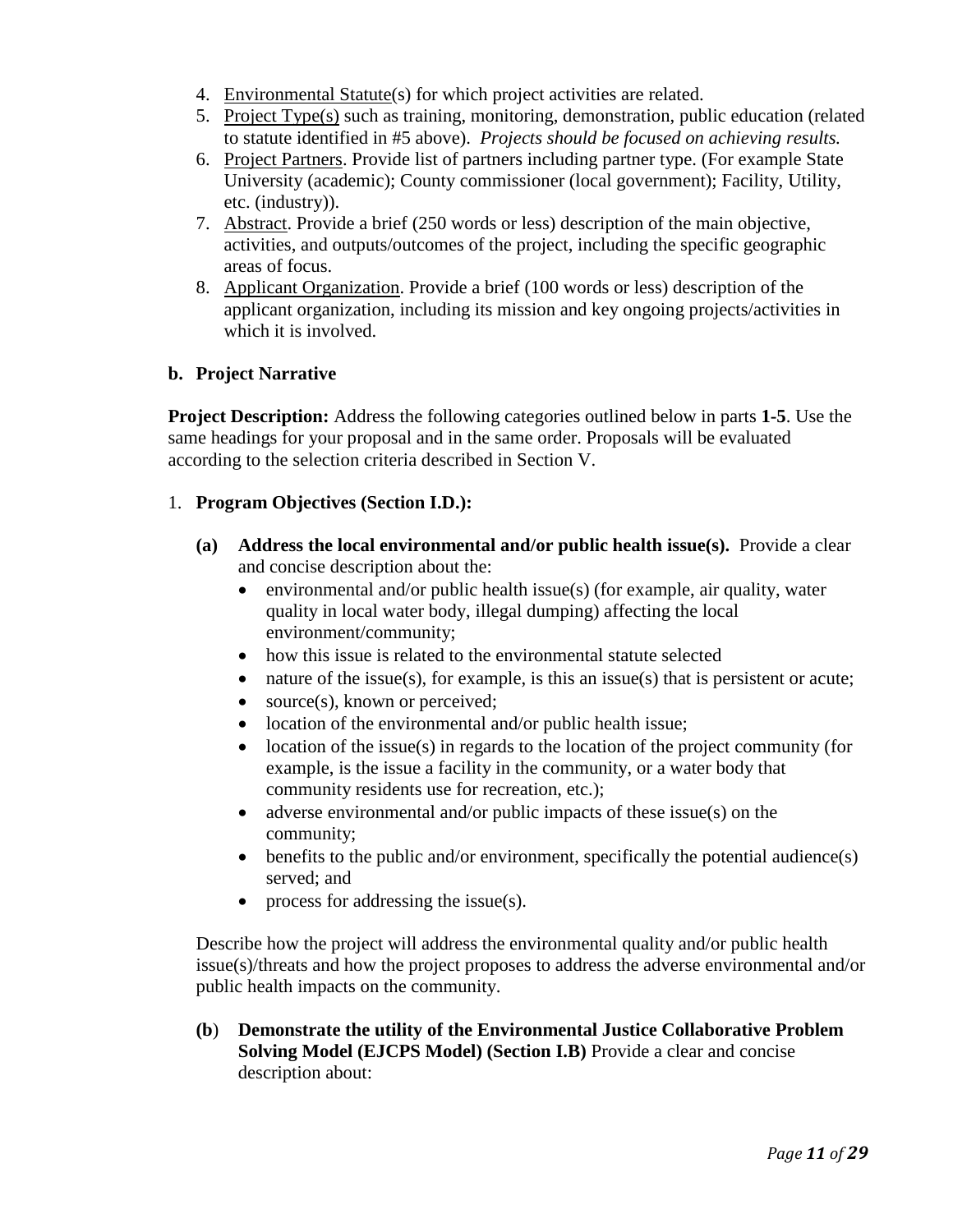- which of the seven elements of the EJCPS Model will be undertaken for this project,
- which EJCPS Model element(s) associated with this project may have already begun or accomplished, for example EJCPS Model Element 1 – Community Vision and Strategic Planning may have occurred prior to applying. The EJCPS program focus is on developing and implementing solutions; it is anticipated that applicants may have accomplished some aspects of EJCPS Model elements.
- **(c) Engage, educate and empower –** Provide a clear and concise description about how the proposed project engages community residents in activities to plan, access, improve, and benefit from the project activities and includes outreach to communities/residents about environmental and/or public health quality issues. Proposals should describe how the project involves underserved and vulnerable communities.
- **(d) Partner and collaborate** Provide a clear and concise description of how the proposed project collaborates with other stakeholders to develop and implement solutions that will address their environmental and/or public health issues at the local level. We encourage applicants to seek diversity in partnerships in an effort to enhance the process of achieving the project's goals.
	- Describe how the project will accomplish its goals through the use of appropriate and diverse partnerships, such as industry, business, academia, government, etc. Identify and list all partners involved, including those partnerships that may be under development.
	- Describe the roles or planned roles of each partner in the project, and how each partner will contribute to the goals of the project. Each partner must be from a different stakeholder group (i.e. academia, state and/or local government, industry, nonprofit, etc.).

#### **Applicants must have at least THREE partners from at least THREE different stakeholder groups. Applicants must ensure a minimum of THREE signed letters of commitment**.

Partnership letters of commitment should describe specific activities partners will assist with or lead during the project. All partnership letters of commitment should be on the official letterhead of the supporting agency or organization, and should be addressed to the applicant. Please do not send general letters of endorsement, recommendation, or support; they will not be considered.

If an applicant is in the process of engaging a partner, proposals should describe how the applicant plans to engage that partner and establish a working relationship to successfully complete the project. In the letters of commitment, partners should identify estimated cost of supporting resources, including in-kind and/or monetary. Partnership letters of commitment should be included as supporting materials. When submitting your proposal via grants.gov, consolidate all letters of commitment into one document, label this document "Partners" and submit under the "Other Attachments Form".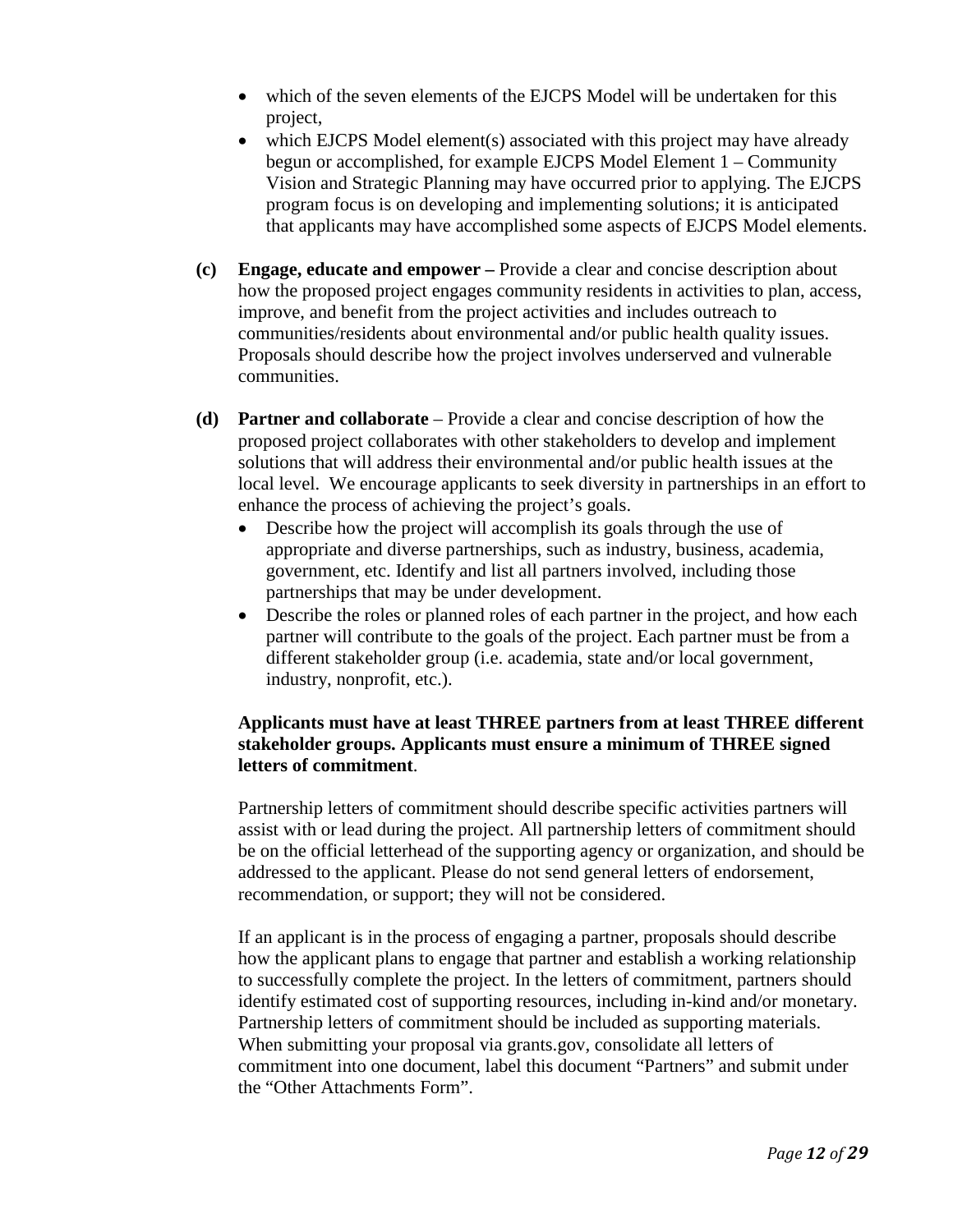- 2. **Project Activities/Milestone Schedule/ Detailed Budget Narrative –** describe the following:
	- (a) **Project Activities –** Outline the steps the applicant will take to meet the project objectives. Describe the detailed project activities or components and the anticipated products associated with each activity.
	- b) **Milestone Schedule** Provide a projected milestone schedule that covers the two years of the grant period and provide a breakout of the project activities and CPS Model elements into phases with associated activities, a timeframe for completion of activities, and an approach for ensuring that awarded funds will be expended in a timely and efficient manner. The project start date will follow award acceptance by the successful applicant.
	- c) **Detailed Budget Narrative –** Provide a detailed budget and estimated funding amount for each project component/activity. Identify the requested federal dollars. Clearly explain how EPA funds will be used. Applicants must itemize costs related to personnel, fringe benefits, contractual costs, travel, equipment, supplies, other direct costs, indirect costs, and total costs. All subgrant funding should be located under the "other" category. This section provides an opportunity for narrative description of the budget or aspects of the budget such as "other" and contractual. Describe itemized costs in sufficient detail for EPA to determine the reasonableness and allowability of costs for each work plan component/activity. Helpful tips on writing a budget can be found at: [http://www.epa.gov/ogd/recipient/ogd\\_budget\\_detail\\_guidance.pdf](http://www.epa.gov/ogd/recipient/ogd_budget_detail_guidance.pdf)

If the applicant does not have a current negotiated indirect cost (IDC) rate, the applicant may include a flat IDC rate of 10% of salaries and wages (see 2 CFR Part 230, Appendix A). **Please note**: Recipients that opt to use the 10% flat rate are obligated to use the flat rate for the life of the grant award.

Total estimated costs in the budget breakdown should reflect federal funding only. Include in the narrative how/if partners will contribute to the project via in-kind or financial support.

**Training workshop:** All EJCPS recipients will be required to attend a two-day virtual training workshop, in early January 2017. Recipients will need to identify one authorized official to participate. If recipients do not have the technical capability to attend the virtual workshop (e.g. a slow internet connection or insufficient software), then recipients will be permitted to use awarded funds to pay for travel to EPA Regional Offices to participate. If applicants anticipate the need for travel to EPA Regional Offices, then applicants should include those travel costs in proposed budgets. The purpose of this training is to help the recipient with strategic planning and management of cooperative agreements, as well as afford recipients opportunities to learn from their peers and other experts

**Timely Expenditure of funds: Applicants will be evaluated based on their approach, procedures and controls for ensuring that awarded grant fund will be expended in a timely and efficient manner.**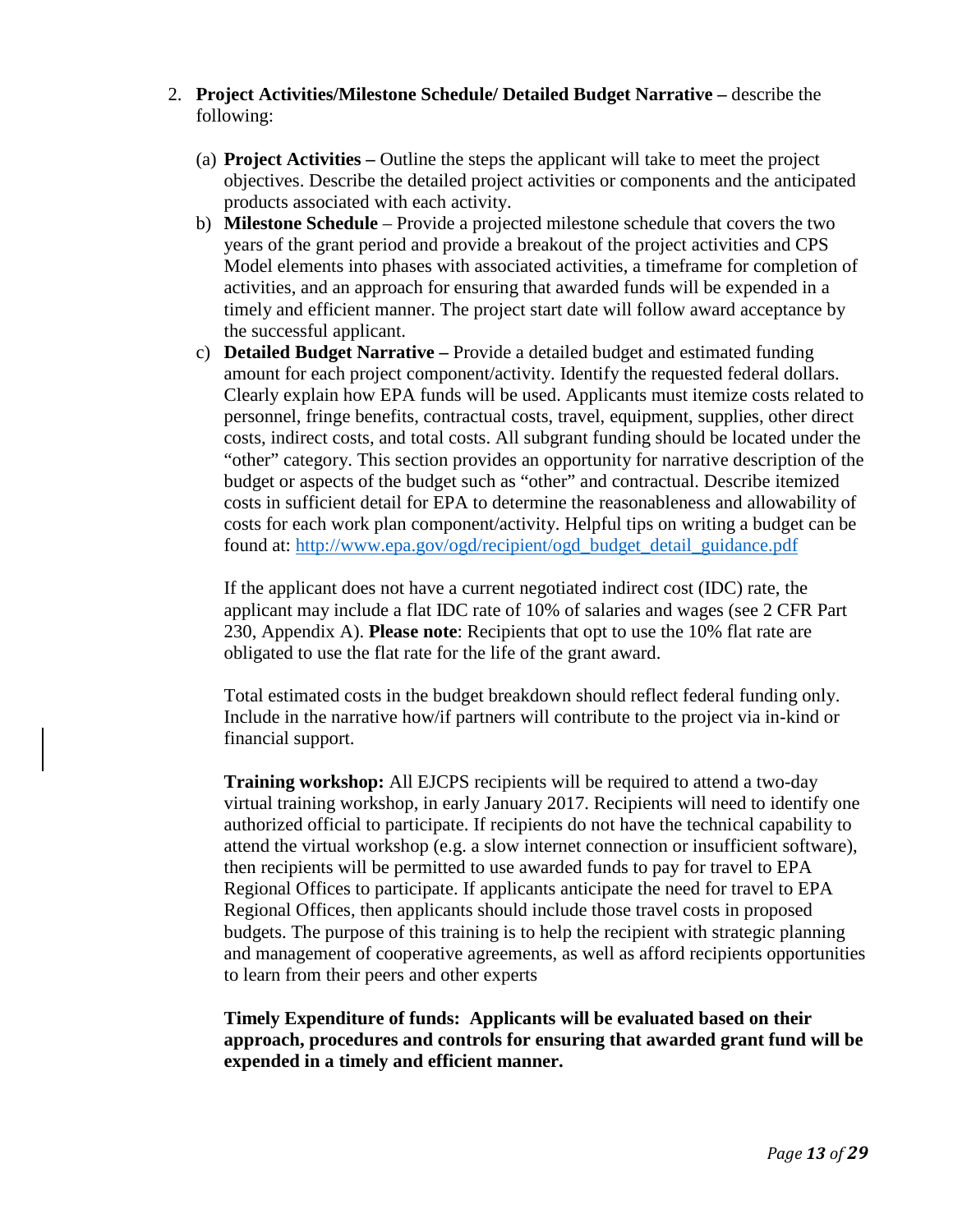- **3. Environmental Results—Outcomes, Outputs and Performance Measures** Identify the expected quantitative and qualitative outcomes and outputs of the project (See Section I.E), including performance measurements or other means are planned to track and measure the progress towards achieving the expected outcomes and outputs, and how the results of the project will be evaluated.
- **4. Programmatic Capability –** Describe the following elements:
	- (a) **Organizational Experience –** Provide a brief description of your organizational experience related to the project and your infrastructure as it relates to the ability to successfully achieve the objectives of the proposed project.
	- (b) **Staff Expertise/Qualifications**  Provide list of key staff and briefly describe their expertise/qualifications and knowledge, and describe your resources or the ability to obtain them to successfully achieve the goals of the project. Annotated resumes of key staff (no more than two pages each) are also required.
- **5.** Past performance and Programmatic Capability Submit a list or table of federally funded assistance agreements (note: assistance agreements include Federal grants and cooperative agreements but not Federal contracts) similar in size, scope, and relevance to the proposed project that your organization performed within the last three years (no more than 5 agreements, and preferably EPA agreements) and describe (i) whether, and how, you were able to successfully complete and manage those agreements and (ii) your history of meeting the reporting requirements under those agreements including whether you adequately and timely reported on your progress towards achieving the expected outputs and outcomes of those agreements (and if not, explain why not) and whether you submitted acceptable final technical reports under the agreements. In evaluating applicants under these factors in Section V, EPA will consider the information provided by the applicant and may also consider relevant information from other sources, including information from EPA files and from current/prior grantors (e.g., to verify and/or supplement the information provided by the applicant). If you do not have any relevant or available past performance or reporting information, please indicate this in the proposal and you will receive a neutral score for these factors (a neutral score is half of the total points available in a subset of possible points). If you do not provide any response for this factor, you may receive a score of 0.
- **6. Required Attachments:** These are not included in the 14-page limit of the proposal narrative.

**Biographical Sketch:** Provide annotated resumes or curriculum vitae for principal managers and any other key personnel.

**Letters of Commitment from Partners (at least three):** These should indicate how the supporting organization would assist in the project, such as providing resources or inkind support. Please do not include generic letters of support.

**Quality Assurance Narrative Statement:** Indicate whether you believe that your project will involve the use of existing environmental data or the collection of new data (use the checklist in Appendix D to assist you in making this determination). For more information about Quality Assurance Project Plans, please consult the following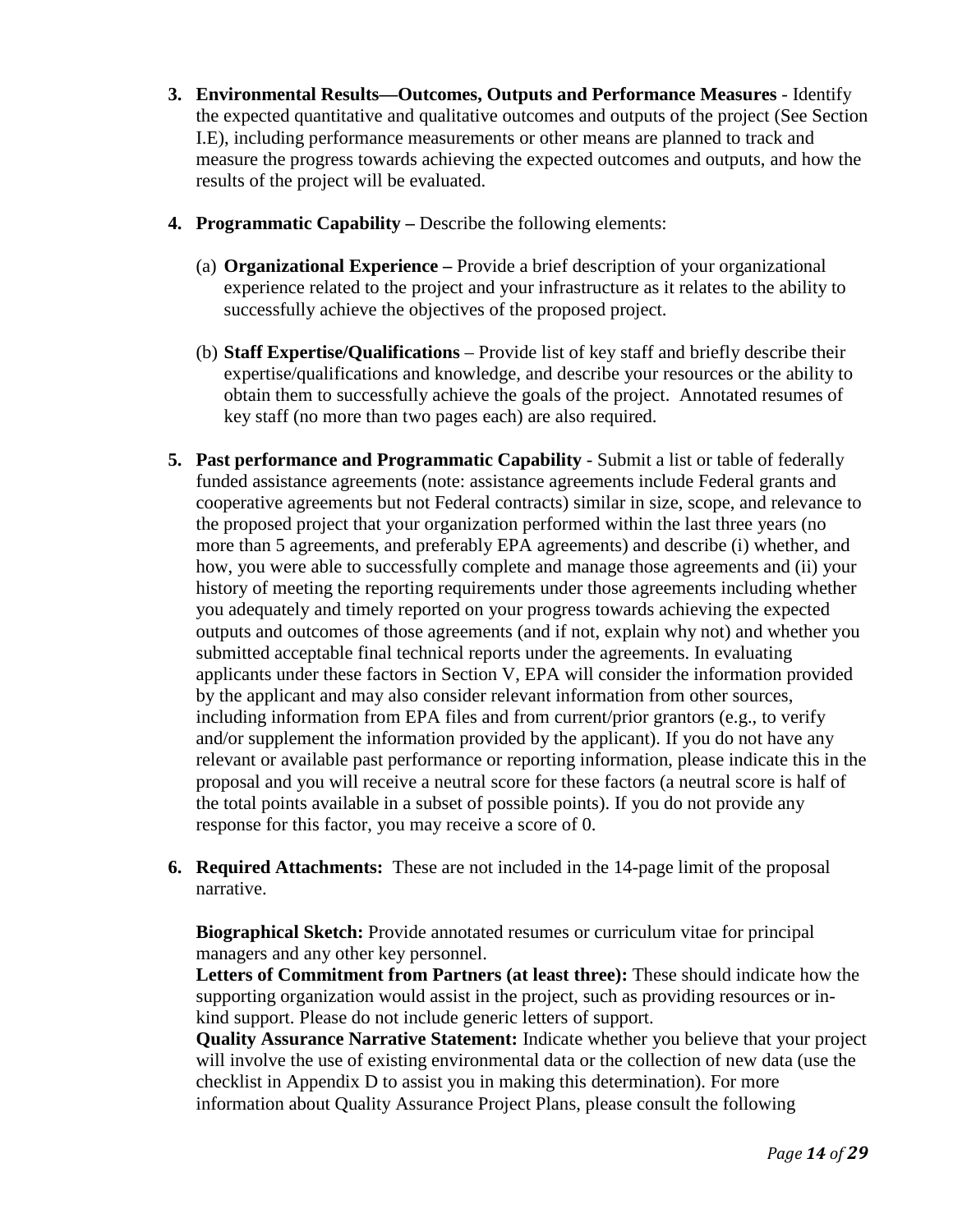websites:<http://www2.epa.gov/quality/epa-quality-management-tools-projects> and <http://www2.epa.gov/quality/guidance-quality-assurance-project-plans-epa-qag-5>

- **B. Additional Submission Provisions:** The following list of provisions that apply to this solicitation and/or awards made under this solicitation, include but not are limited to: Confidential Business Information, Contracts and Subawards under grants, and Management Fees, can be found at: <http://www.epa.gov/grants/epa-solicitation-clauses> . Applicants are strongly encouraged to review these and other grant provisions when preparing proposals for this solicitation. If there is difficulty in accessing the provisions electronically at the website above, please communicate with the EPA contact listed in this solicitation to obtain the provisions.
- **C.** You should submit your application to your SPOC at the same time as you submit your application to the EPA in order to prevent delay. The intergovernmental review process can be lengthy, so it is encouraged that applicants submit application packages to their designated SPOCs as early as possible**.**

#### **D. Pre-Application Assistance**

Applicants are invited to participate in conference calls with EPA to address questions about the EJCPS Program and this solicitation. Interested persons may access the pre-application assistance calls by dialing 1-866-299-3188 and entering the code 202-564-0152 when prompted. The following are the conference call dates and times.

| Date                                    | <b>Time (Eastern Standard)</b> |
|-----------------------------------------|--------------------------------|
| Tuesday, November 10, 2015              | 4:00 p.m. $-$ 5:30 p.m.        |
| Thursday, December 3, 2015 (en Español) | 1:30 p.m. $-3:00$ p.m.         |
| Thursday, January 14, 2016              | 4:00 p.m. $-$ 5:30 p.m.        |
| Tuesday, January 26, 2016               | $7:00$ p.m. $-8:30$ p.m.       |

In accordance with EPA's Assistance Agreement Competition Policy (EPA Order 5700.5A1), EPA staff will not meet with individual applicants to discuss draft proposals, provide informal comments on draft proposals, or provide advice to applicants on how to respond to ranking criteria.

Applicants are responsible for the contents of their applications/proposals. However, consistent with the provisions in the announcement, EPA will respond to questions from individual applicants regarding threshold eligibility criteria, administrative issues related to the submission of the proposal, and requests for clarification about the announcement.

Responses to frequently asked questions (FAQs) will be available on OEJ's webpage. In addition, if necessary, EPA may clarify threshold eligibility issues with applicants prior to making an eligibility determination.

## **E. Requirement to Submit through Grants.gov and Limited Exception Procedures:**

## **i) Applicants, except as noted below must apply electronically through Grants.gov under this funding opportunity based on the grants.gov instructions in this announcement.**

If an applicant does not have the technical capability to apply electronically through grants.gov because of limited or no internet access which prevents them from being able to upload the required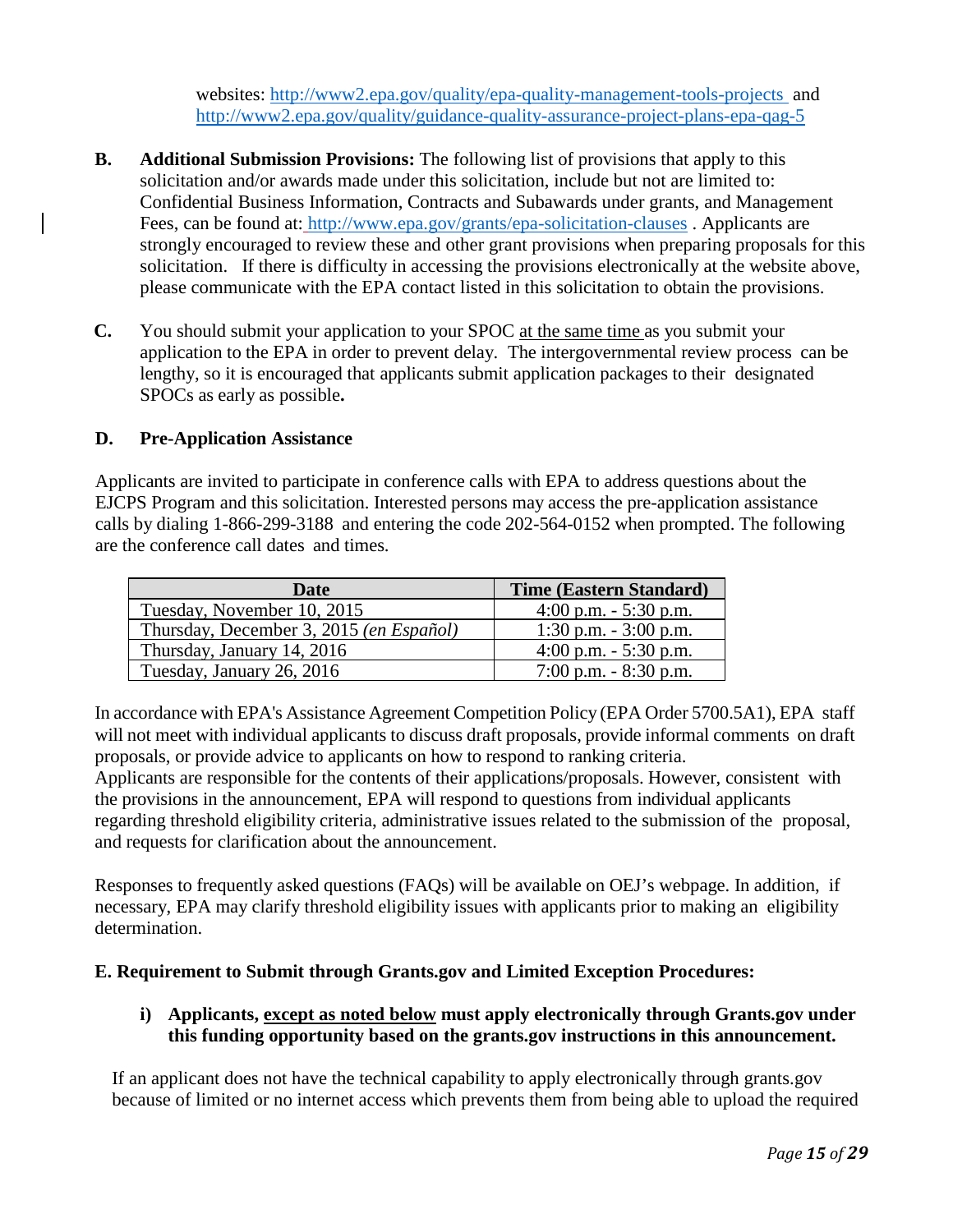application materials to Grants.gov, the applicant must contact OGDWaivers@epa.gov or the address listed below in writing (e.g., by hard copy or email) at least 15 calendar days prior to the submission deadline under this announcement to request approval to submit application materials through an alternate method.

| <b>Mailing Address:</b>                   | <b>Courier Address:</b>       |
|-------------------------------------------|-------------------------------|
| <b>OGD Waivers</b>                        | <b>OGD Waivers</b>            |
| c/o Barbara Perkins                       | c/o Barbara Perkins           |
| <b>USEPA Headquarters</b>                 | <b>USEPA Headquarters</b>     |
| <b>William Jefferson Clinton Building</b> | <b>Ronald Reagan Building</b> |
| 1200 Pennsylvania Ave., N. W.             | 1300 Pennsylvania Ave., N.W.  |
| <b>Mail Code: 3903R</b>                   | Rm # 51267                    |
| Washington, DC 20460                      | <b>Washington, DC 20004</b>   |
|                                           |                               |

In the request, the applicant must include the following information:

- Funding Opportunity Number (FON)
- Applicant Organization Name and DUNS
- Organization's Contact Information (Name for POC), email address and phone number)
- Explanation of how applicant lacks technical capability to apply electronically through Grants.gov because of: 1) limited internet access or 2) no internet access which prevents them from being able to upload the required application materials through www.Grants.gov.

EPA will only consider alternate submission exception requests based on the two reasons stated above and will respond timely to the request. If an alternate submission method is approved, the applicant will receive documentation of this approval and further instructions detailing how to apply under this announcement. Applicants will be required to submit the documentation of approval with any initial application submitted under the alternative method. In addition, any submittal through an alternative method must comply with all applicable requirements and deadlines in the announcement including the submission deadline and requirements regarding proposal content and page limits (although the documentation of approval of an alternate submission method will not count against any page limits).

If an exception is granted, it is valid for submissions to EPA for the remainder of the entire calendar year in which the exception was approved and can be used to justify alternative submission methods for application submissions made through December 31 of the calendar year in which the exception was approved (e.g., if the exception was approved on March 1, 2015, it is valid for any competitive or noncompetitive application submission to EPA through December 31, 2015). Applicants need only request an exception once in a calendar year and all exceptions will expire on December 31 of that calendar year. Applicants must request a new exception from required electronic submission through Grants.gov for submissions for any succeeding calendar year. For example, if there is a competitive opportunity issued on December 1, 2015 with a submission deadline of January 15, 2016, the applicant would need a new exception to submit through alternative methods beginning January 1, 2016. **Please note that the process described above is only for requesting alternate submission methods.**

#### **ii) Grants.gov Submission Instructions:**

The electronic submission of your application must be made by an official representative of your institution/organization who is registered with Grants.gov and is authorized to sign applications for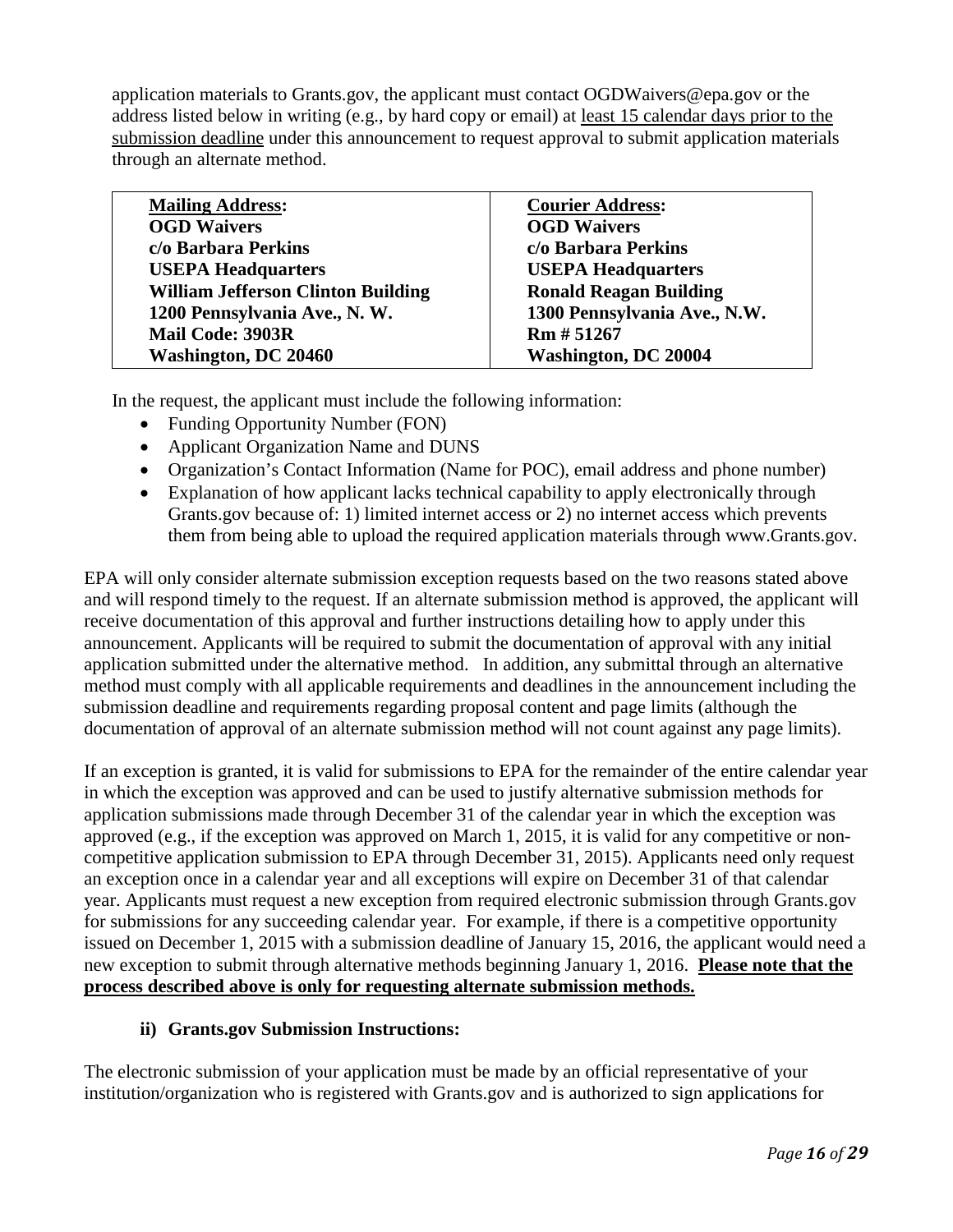Federal assistance. For more information on the registration requirements that must be completed in order to submit an application through Grants.gov, go to [http://www.grants.gov](http://www.grants.gov/) and click on "Applicants" tab on the top of the page and then go to the "Get Registered" link on the page.

If your organization is not currently registered with Grants.gov, please encourage to designate an Authorized Organization Representative (AOR) and ask that individual to begin the registration process as *soon as possible*. Please note that the registration process also requires that your organization have a DUNS number and a current registration with the System for Award Management (SAM). **The process of obtaining both could take a month or more.** Applicants need to ensure that the AOR who submits the application through Grants.gov and who's DUNS number is listed on the application is an AOR for the applicant listed on the application. Additionally, the DUNS number listed on the application must be registered to the applicant organization's SAM account. If not, the application may be deemed ineligible. Applicants must ensure that all registration requirements are met in order to apply for this opportunity through Grants.gov and should ensure that all such requirements have been met well in advance of the submission deadline. Registration on Grants.gov, SAM.gov, and DUNS number assignment is FREE.

To begin the application process under this grant announcement, go to http://http://www.grants.gov/ and click on "Applicants" on the top of the page and then "Apply for Grants" from the dropdown menu and then follow the instructions accordingly. **Please note: to apply through Grants.gov, you must use Adobe Reader software and download the compatible Adobe Reader version.** For more information about Adobe Reader, to verify compatibility, or to download the free software, please visit <http://www.grants.gov/web/grants/support/technical-support/software/adobe-reader-compatibility.html>

You may also be able to access the application package for this announcement by searching for the opportunity on http://www.grants.gov. Go to http://www.grants.gov and then click on "Search Grants" at the top of the page and enter the Funding Opportunity Number, EPA-OECA-OEJ-16-01, or the CFDA number that applies to the announcement (CFDA 66.306), in the appropriate field and click the Search button. Alternatively, you may be able to access the application package for by clicking on the Application Package button at the top right of the synopsis page for the announcement on http://www.grants.gov. To find the synopsis page, go to http://www.grants.gov and click on the "Browse Agencies" button in the middle of the page and then go "Environmental Protection Agency" to find the EPA funding opportunities.

Please submit all of the application materials described in Section IV.A., *Content of Proposal Submission*) using the Grants.gov application package that you downloaded using the instructions above. For additional instructions on completing and submitting the electronic application package, click the "Show Instructions" tab that is accessible within the application package itself.

**Application Submission Deadline:** Your organization's AOR must submit your complete application package electronically to EPA through Grants.gov (http:www.grants.gov) no later than February 12, 2016, 11:59 p.m., Eastern Time (ET). Please allow for enough tie to successfully submit your application process and allow for unexpected errors that may require you to resubmit.

For Grants.gov (http://www.grants.gov) submission questions, please call the Grants.gov 24-hour helpline at 1-800-518-4726 or visit [http://www.grants.gov/web/grants/support.html.](http://www.grants.gov/web/grants/support.html)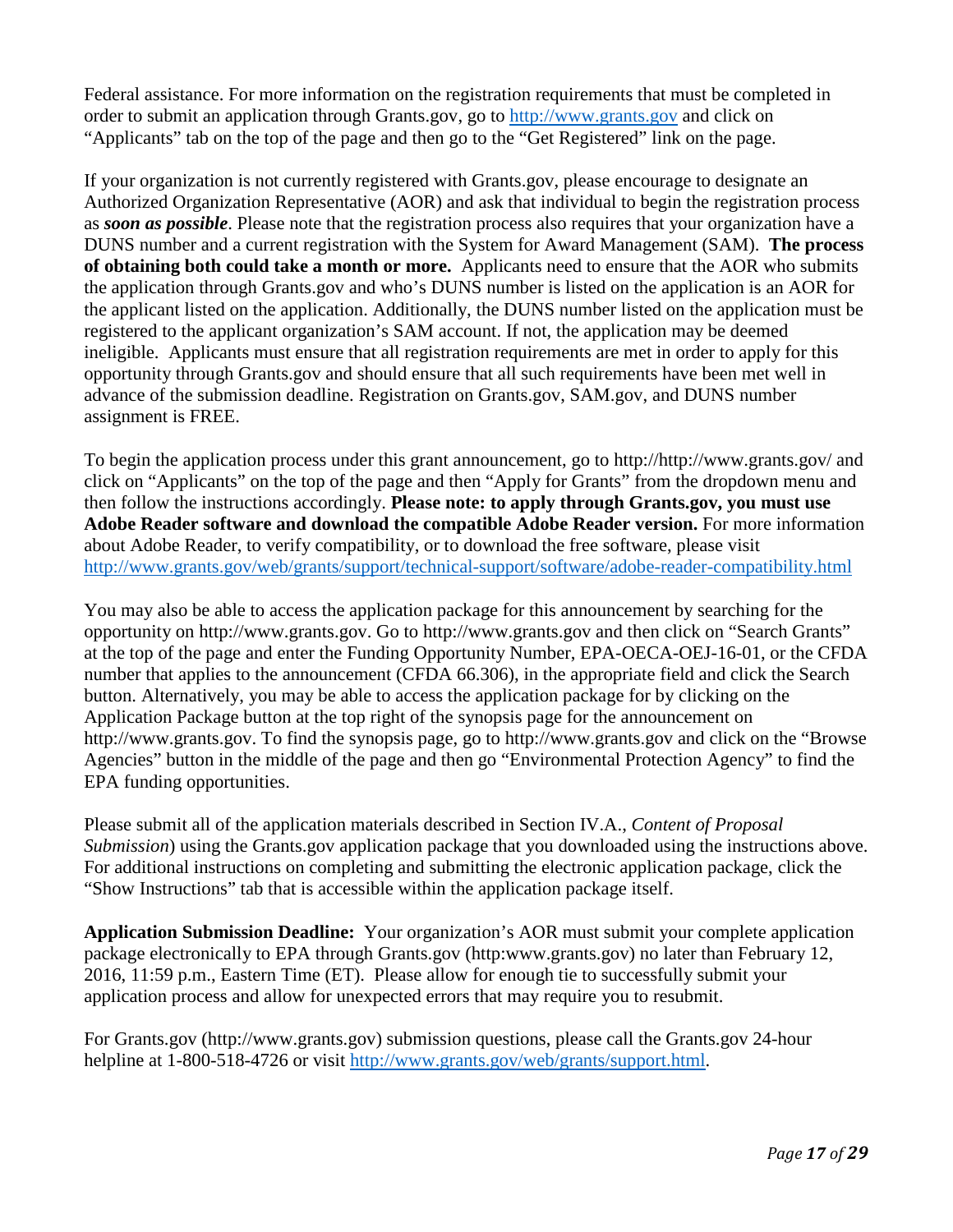Applications submitted through Grants.gov will be time and date stamped electronically. If you have not received a confirmation of receipt from EPA (not from Grants.gov*)* within 30 days of the application deadline, please contact Jacob Burney. Failure to do so may result in your application not being reviewed.

All other inquiries about this announcement must be directed to the Agency Contact listed in Section VII of this announcement. Queries or requests submitted to the email address identified above for any reason other than to request an alternate submission method will not be acknowledged or answered.

#### **iii) Technical Issues with Submission**

**1**. Once the application package has been completed, the "Submit" button should be enabled. If the "Submit" button is not active, please call Grants.gov for assistance at 1-800-518-4726. Applicants who are outside the U.S. at the time of submittal and are not able to access the toll-free number may reach a Grants.gov representative by calling 606-545-5035. Applicants should save the completed application package with two different file names before providing it to the AOR to avoid having to re-create the package should submission problems be experienced or a revised application needs to be submitted.

**2**. Submitting the application. The application package must be transferred to Grants.gov by an AOR. The AOR should close all other software before attempting to submit the application package. Click the "submit" button of the application package. Your Internet browser will launch and a sign-in page will appear. *Note: Minor problems are not uncommon with transfers to Grants.gov. It is essential to allow sufficient time to ensure that your application is submitted to Grants.gov BEFORE the due date identified in Section IV of the solicitation.* The Grants.gov support desk operates 24 hours a day, seven days a week, except Federal Holidays.

A successful transfer will end with an on-screen acknowledgement. For documentation purposes, print or screen capture this acknowledgement. If a submission problem occurs, reboot the computer – turning the power off may be necessary – and re-attempt the submission.

Note: Grants.gov issues a "case number" upon a request for assistance.

**3**. Transmission Difficulties. If transmission difficulties that result in a late transmission, no transmission, or rejection of the transmitted application are experienced, and following the above instructions do not resolve the problem so that the application is submitted to [www.Grants.Gov](http://www.grants.gov/) by the deadline date and time, follow the guidance below. The Agency will make a decision concerning acceptance of each late submission on a case-by-case basis. All emails, as described below, are to be sent to Jacob Burney with the Funding Opportunity Number, EPA-OECA-OEJ-16-01 in the subject line. If you are unable to email, contact Jacob Burney at 202-564-2907 be aware that EPA will only consider accepting applications that were unable to transmit due to [www.Grants.gov](http://www.grants.gov/) or relevant www.Sam.gov system issues or for unforeseen exigent circumstances, such as extreme weather interfering with internet access. Failure of an applicant to submit timely because they did not properly or timely register in SAM.gov or Grants.gov is not an acceptable reason to justify acceptance of a late submittal.

**a.** If you are experiencing problems resulting in an inability to upload the application to Grants.gov, it is essential to call [www.Grants.gov](http://www.grants.gov/) for assistance at 1-800-518-4726 before the application deadline. Applicants who are outside the U.S. at the time of submittal and are not able to access the toll-free number may reach a Grants.gov representative by calling 606-545-5035. Be *sure* to obtain a case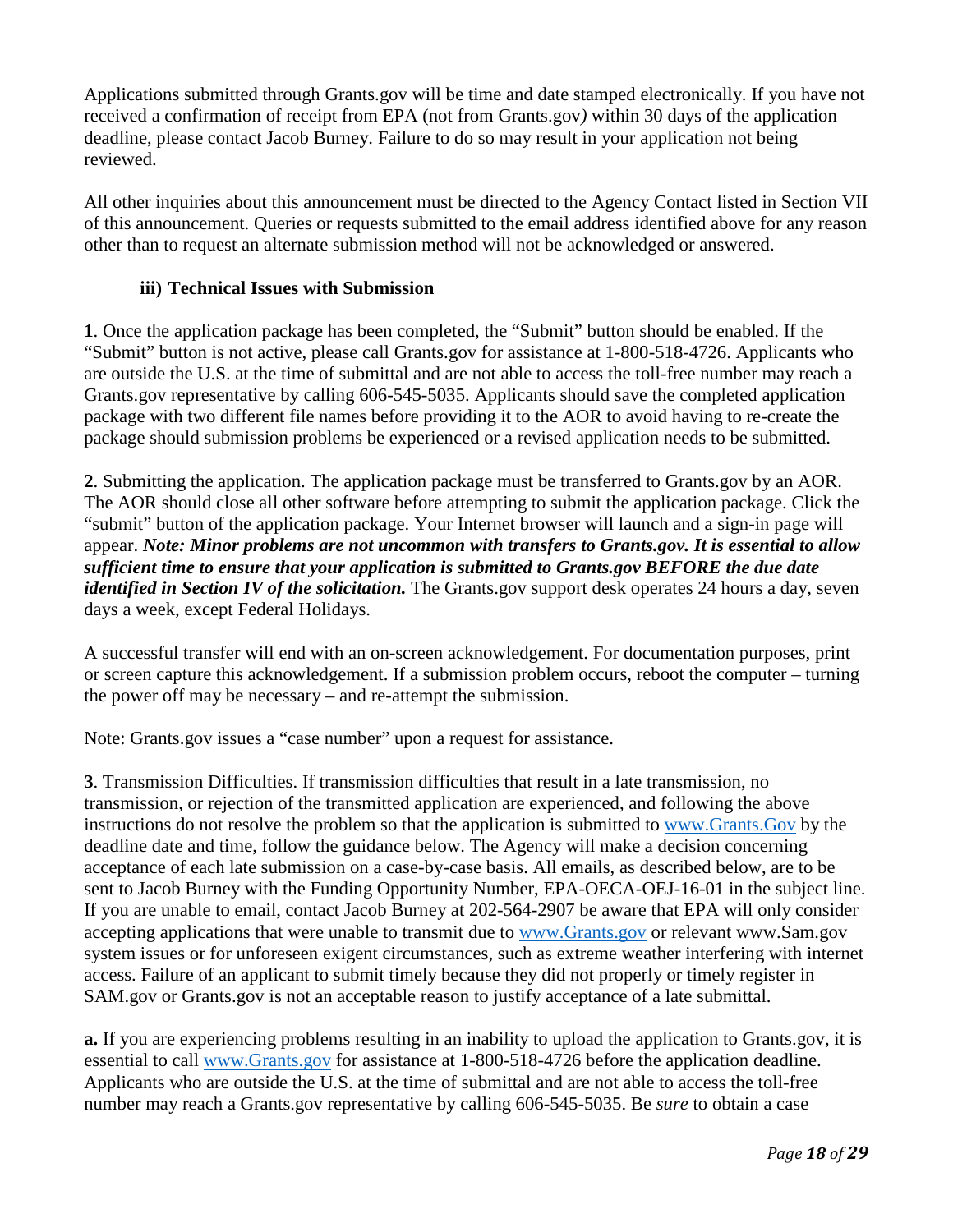number from Grants.gov. If the problems stem from unforeseen exigent circumstances unrelated to Grants.gov, such as extreme weather interfering with internet access, contact Jacob Burney at 202-564- 2907].

**b**. Unsuccessful transfer of the application package: If a successful transfer of the application cannot be accomplished even with assistance from Grants.gov due to electronic submission system issues or unforeseen exigent circumstances, send an email message to [burney.jacob@epa.gov](mailto:burney.jacob@epa.gov) prior to the application deadline. The email message must document the problem and include the Grants.gov case number as well as the entire application in PDF format as an attachment.

**c**. Grants.gov rejection of the application package: If a notification is received from Grants.gov stating that the application has been rejected for reasons other than late submittal promptly send an email to [burney.jacob@epa.gov with the Funding Opportunity Number, EPA-OECA-OEJ-16-01, in the subject line within one business day of the closing date of this solicitation. The email should include any materials provided by Grants.gov and attach the entire application in PDF format.

## <span id="page-21-0"></span>**V. PROPOSAL REVIEW INFORMATION** (back to *[Contents by Section](#page-5-1)*)

- **A.** Only eligible entities whose proposals meet the threshold criteria (Section III) will be reviewed by EPA staff according to the following evaluation criteria. Applicants should address these criteria as part of their proposal package submittal. Each proposal will be rated under a points system, with a total of 100 points possible.
- **B. Review and Selection Process:** Proposals will first be screened against the threshold eligibility criteria (Section III). All application that meet the threshold eligibility criteria will be forwarded to the appropriate EPA Region. (Please refer to Section VII for a listing of EPA's ten regions). Each region will convene a panel to review, score and rank the applications based on the evaluation criteria below. Each proposal will be given a numerical score and will be rankordered according to the numerical score. Preliminary funding recommendations will be provided to the Approving Official based on this scoring.
- **C. Evaluation criteria** (reference guidance in Section IV.B, *Proposal Narrative*).

| <b>Criteria</b> | <b>Category</b>                                                             | <b>Evaluation Criteria</b>                                         | <b>Points</b><br>100 |  |  |
|-----------------|-----------------------------------------------------------------------------|--------------------------------------------------------------------|----------------------|--|--|
|                 |                                                                             |                                                                    |                      |  |  |
|                 | <b>Program Objectives</b>                                                   |                                                                    | 44                   |  |  |
| 1.0             | Proposals will be evaluated based on the extent and quality of how well the |                                                                    |                      |  |  |
|                 | project addresses program objectives by demonstrating the following:        |                                                                    |                      |  |  |
| a.              | <b>Project Summary</b>                                                      | One page summary document that includes: project title,            |                      |  |  |
|                 |                                                                             | applicant information, project Period, environmental               |                      |  |  |
|                 |                                                                             | statute(s), project type(s), list of project partners, and project |                      |  |  |
|                 |                                                                             | abstract, brief description of applicant organization.             |                      |  |  |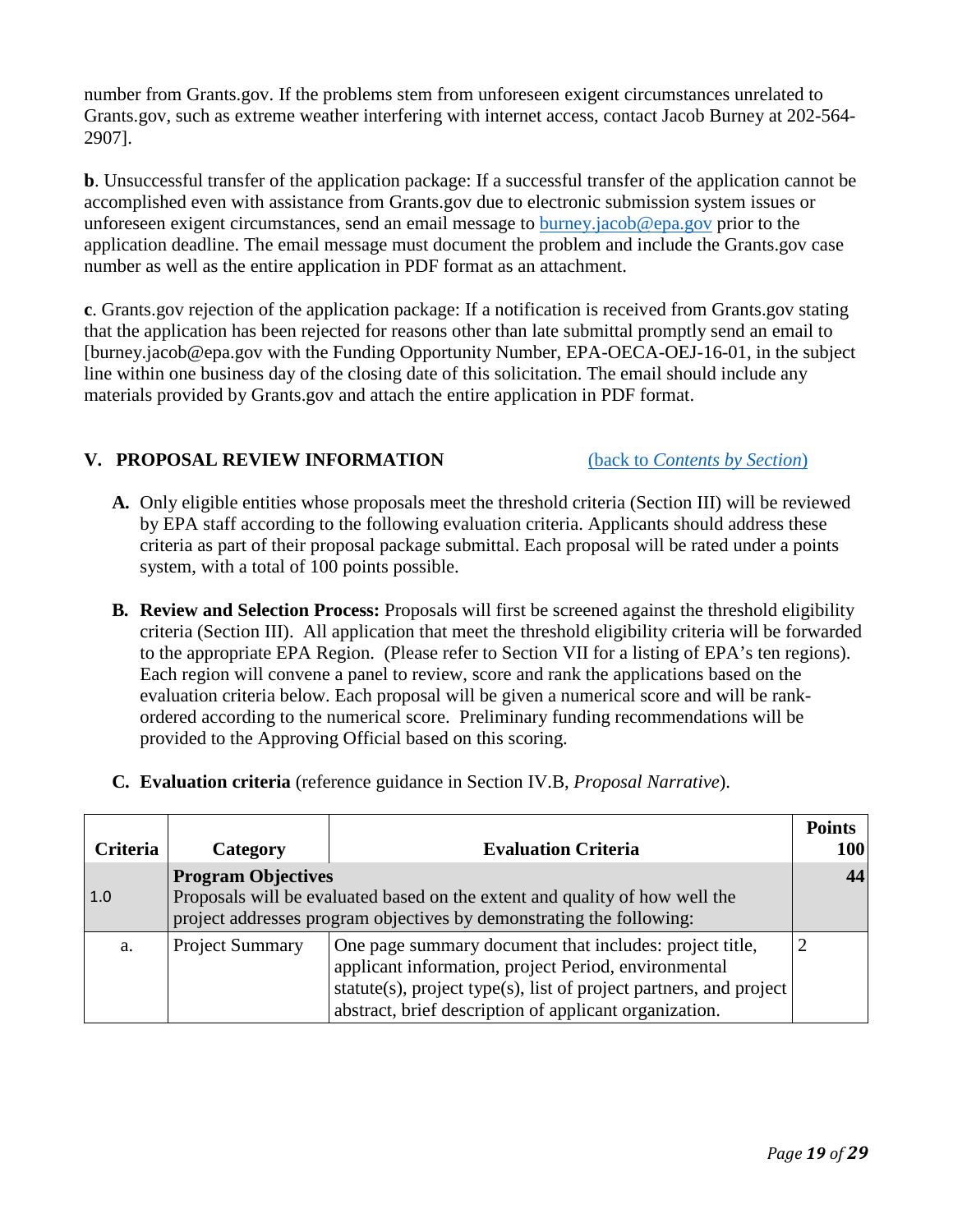| <b>Criteria</b> | <b>Category</b>                                                                                              | <b>Evaluation Criteria</b>                                                                                                                                                                                                                                                                                                                                                                                                                                                                                                                                                                                                                                                                                                                                                                                                                                      | <b>Points</b><br><b>100</b> |
|-----------------|--------------------------------------------------------------------------------------------------------------|-----------------------------------------------------------------------------------------------------------------------------------------------------------------------------------------------------------------------------------------------------------------------------------------------------------------------------------------------------------------------------------------------------------------------------------------------------------------------------------------------------------------------------------------------------------------------------------------------------------------------------------------------------------------------------------------------------------------------------------------------------------------------------------------------------------------------------------------------------------------|-----------------------------|
|                 | Address the local<br>environmental<br>and/or public health<br>$issue(s)$ as<br>identified in the<br>proposal | Provide a clear and concise description about the:<br>environmental and/or public health issue(s) (for<br>$\bullet$<br>example, air quality, water quality in local water body,<br>illegal dumping) affecting the local<br>environment/community;<br>nature of the issue(s), for example, is this an issue(s)<br>$\bullet$<br>that is persistent or acute;<br>source(s), known or perceived;<br>$\bullet$<br>location of the environmental and/or public health issue;<br>$\bullet$<br>location of the issue(s) in regards to the location of the<br>$\bullet$<br>project community;<br>adverse environmental and/or public impacts of these<br>issue(s) on the community;<br>benefits to the public and/or environment, specifically<br>$\bullet$<br>the potential audience(s) served by the project; and<br>process for addressing the issue(s).<br>$\bullet$ | 10                          |
| $b$ .           | <b>EJCPS Model</b>                                                                                           | Describe which of the seven elements of the EJCPS<br>$\bullet$<br>Model will be undertaken for this project, and the<br>associated timeline and milestones for each element<br>selected.<br>Describe which EJCPS Model element(s) associated<br>with this project may have already begun or<br>accomplished.                                                                                                                                                                                                                                                                                                                                                                                                                                                                                                                                                    | 8                           |
| $\mathbf{c}$ .  | Engage, educate,<br>empower and<br>Involve<br>underserved<br>vulnerable<br>community                         | Provide a clear and concise description about how the<br>$\bullet$<br>proposed project engages community residents in<br>activities to plan, access, improve, and benefit from the<br>project activities and includes outreach to<br>communities/residents about environmental and/or<br>public health quality issues.                                                                                                                                                                                                                                                                                                                                                                                                                                                                                                                                          | 12                          |
| d.              | Partner and<br>collaborate                                                                                   | Describe how applicant collaborates with a diverse<br>٠<br>stakeholder partnership such as industry, business,<br>academia, government, etc., to develop and implement<br>solutions that will address their environmental and/or<br>public health issues at the local level. Applicants must<br>ensure three signed letters of commitment. Applicants<br>must have partners from three different stakeholder<br>groups.<br>Identify and list all partners involved, including those<br>partnerships that may be under development and<br>describe the roles or planned roles of each partner in the<br>project, and how each partner will contribute to the<br>goals of the project. Each partner must be from a<br>different stakeholder group.                                                                                                                | 12                          |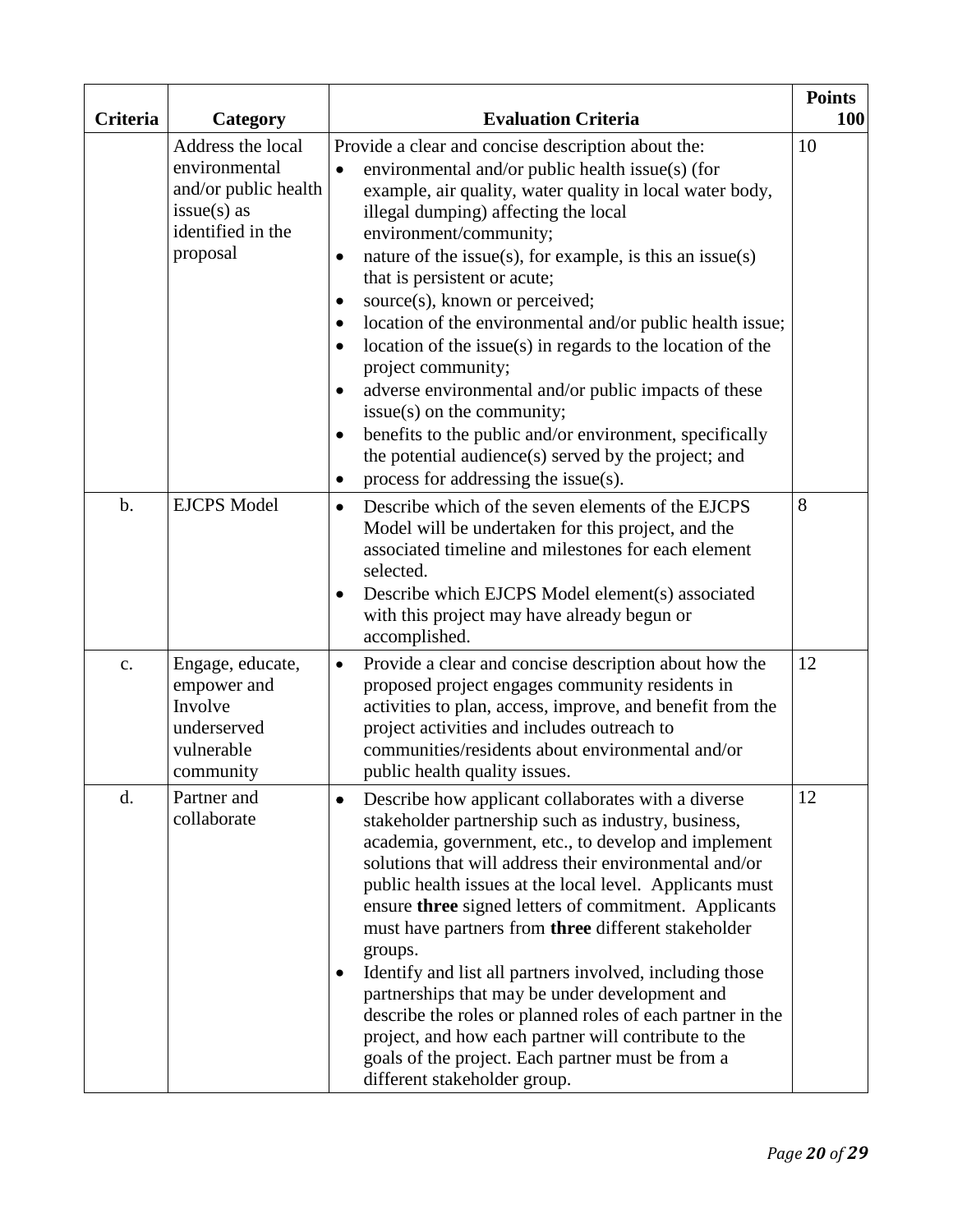| Criteria       | <b>Category</b><br><b>Evaluation Criteria</b>                                                                                                                                                                                   |                                                                                                                                                                                                                                                                        |                |  |
|----------------|---------------------------------------------------------------------------------------------------------------------------------------------------------------------------------------------------------------------------------|------------------------------------------------------------------------------------------------------------------------------------------------------------------------------------------------------------------------------------------------------------------------|----------------|--|
| 2.             | <b>Project Activities/ Milestone Schedule/ Detailed Budget Narrative</b><br>Under this criterion, proposals will be evaluated based on the extent and quality to<br>which the proposal demonstrates the following:              |                                                                                                                                                                                                                                                                        |                |  |
| a.             | Project activities                                                                                                                                                                                                              | Clear description of steps the applicant will take to meet the<br>project objectives. Descriptions of the detailed project<br>activities or components and the anticipated products<br>associated with each activity As described in Section IV.                       | 10             |  |
| b.             | Milestone schedule                                                                                                                                                                                                              | Clearly articulated milestone schedule, including timeframes 6<br>and major milestones to complete significant project<br>activities and an approach to ensure that awarded funds will<br>be expended in a timely and efficient manner. As described<br>in Section IV. |                |  |
| c.             | narrative                                                                                                                                                                                                                       | Detailed budget and Evaluate the reasonableness and adequacy of the proposed<br>budget and requested period of support relative to the<br>proposed work. As described in Section IV.                                                                                   | 6              |  |
| 3.             | <b>Environmental Results-Outcomes, Outputs and Performance Measures</b><br>Under this criterion, proposals will be evaluated based on the following elements:                                                                   |                                                                                                                                                                                                                                                                        |                |  |
| a.             | Environmental<br>Results-<br>Outputs/Outcomes                                                                                                                                                                                   | Applicants will be evaluated based on their plan and<br>approach for measuring their progress towards achieving the<br>expected project outcomes and outputs including those<br>identified in Section I. of the announcement.                                          | 8              |  |
| b.             | Performance<br>measures                                                                                                                                                                                                         | The extent and quality to which the proposal demonstrates a<br>sound plan for tracking progress toward achieving the<br>expected outputs and outcomes (examples of outputs and<br>outcomes are provided in Section I. and Appendix B of the<br>announcement).          | 6              |  |
| 4.             | 12<br><b>Programmatic Capability</b><br>Under this criterion, proposals will be evaluated based on the applicant's ability to<br>successfully complete and manage the proposed project, taking into account the<br>applicant's: |                                                                                                                                                                                                                                                                        |                |  |
| a.             | Organizational<br>experience                                                                                                                                                                                                    | Organizational experience related to the proposed project,<br>and the organization's infrastructure as it relates to their<br>ability to successfully implement the proposed project. As<br>described in Section IV                                                    | 5              |  |
| $\mathbf b$ .  | Staff experience/<br>qualifications                                                                                                                                                                                             | Staff experience/qualifications, staff knowledge, and<br>resources, or the ability to obtain them, to successfully<br>implement the proposed project. As described in Section IV                                                                                       | 5              |  |
| $\mathbf{c}$ . | Expenditure of<br><b>Awarded Grant</b><br>Funds                                                                                                                                                                                 | Under this criterion, applicants will be evaluated based on<br>their approach, procedures, and controls for ensuring that<br>awarded grant funds will be expended in a timely and<br>efficient manner. As described in Section IV.                                     | $\overline{2}$ |  |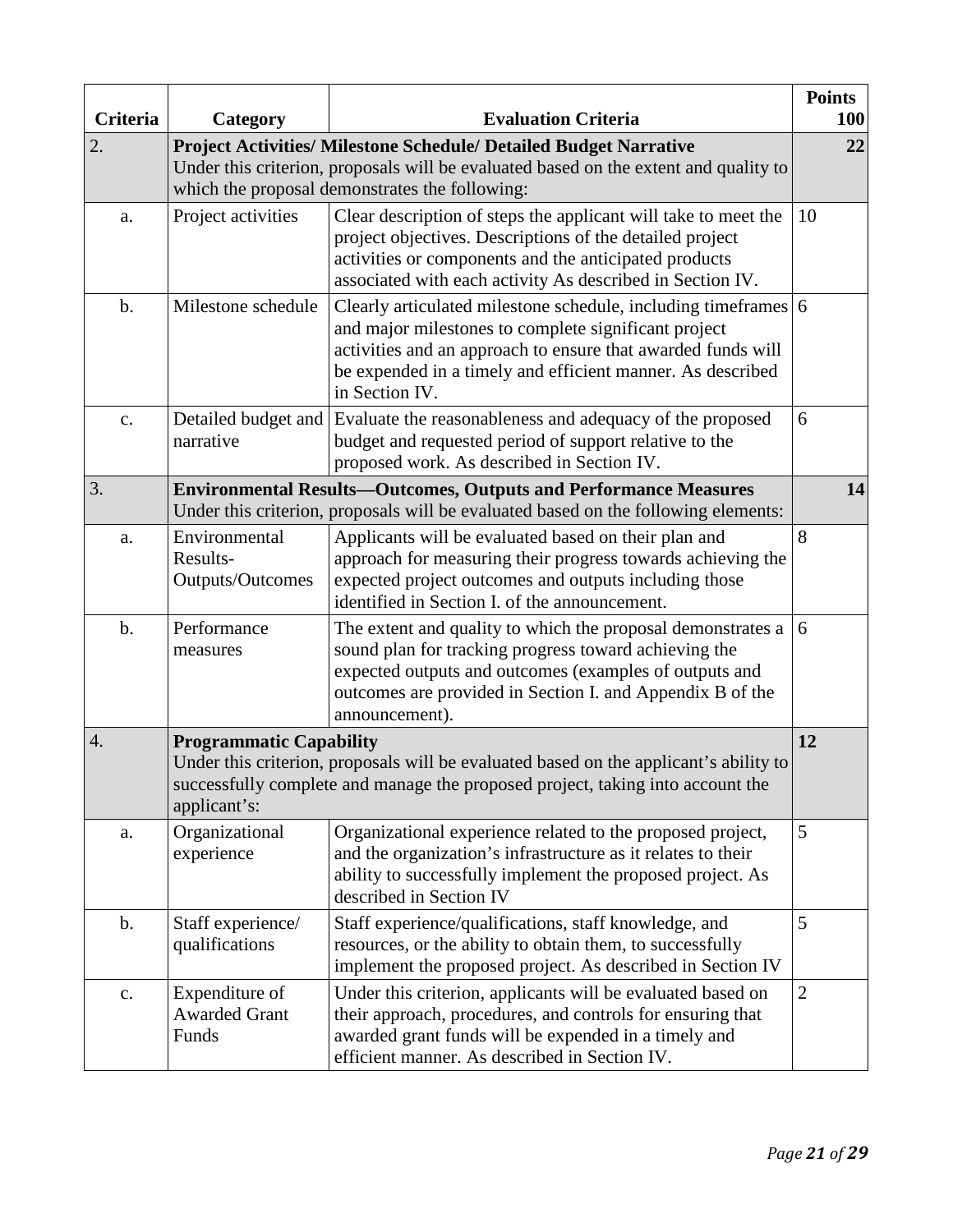| <b>Criteria</b> | Category                                                                                                                                                                                      | <b>Evaluation Criteria</b>                                                                                                                                                                                                                                                                                                                                       | <b>Points</b><br><b>100</b> |
|-----------------|-----------------------------------------------------------------------------------------------------------------------------------------------------------------------------------------------|------------------------------------------------------------------------------------------------------------------------------------------------------------------------------------------------------------------------------------------------------------------------------------------------------------------------------------------------------------------|-----------------------------|
| 5.              | <b>Past performance and Programmatic Capability</b><br>Under this criterion, applicants will be evaluated based on their ability to<br>successfully complete and manage the proposed project. |                                                                                                                                                                                                                                                                                                                                                                  |                             |
| a.              | Experience                                                                                                                                                                                    | Will be evaluated on completion and management of<br>previous assistance agreements                                                                                                                                                                                                                                                                              | $\overline{4}$              |
| $\mathbf{b}$ .  | Reporting                                                                                                                                                                                     | Will be evaluated on history of meeting reporting<br>requirements under federally and/or non-federally funded<br>assistance agreements (an assistance agreement is a grant or<br>cooperative agreement and not a contract) similar in size,<br>scope, and relevance to the proposed project performed<br>within the last five years, As described in Section IV. | $\overline{2}$              |
| $C_{\star}$     | Anticipated results                                                                                                                                                                           | Progress in achieving anticipated results–Extent and quality<br>to which they documented and/or reported on their progress<br>towards achieving the expected results (e.g. outcomes and<br>outputs) under federally and/or non-federally funded<br>assistance agreements.                                                                                        | 2                           |

**D. Other Factors:** The Approving Official may also consider programmatic priorities and geographic diversity of awards in addition to the evaluation factors based on the criteria above, in making the final funding decisions.

# **E. Anticipated Announcement and Award Dates**

<span id="page-24-0"></span>

| Date               | <b>Activity</b>                                                                                                                                                                                                                                                                                                                                                                         |
|--------------------|-----------------------------------------------------------------------------------------------------------------------------------------------------------------------------------------------------------------------------------------------------------------------------------------------------------------------------------------------------------------------------------------|
| October 23, 2015   | EJCPS Program announced. Open competition period begins.                                                                                                                                                                                                                                                                                                                                |
| February 12, 2016  | Open competition closes. Applications must be submitted through grants.gov<br>by 11:59 p.m. (EST), February 12, 2016. Applications received after this date<br>will not be reviewed.                                                                                                                                                                                                    |
| February 2016      | EPA will review applications for Threshold Eligibility Criteria (Section III).<br>Using Threshold Edibility Form (Appendix A)                                                                                                                                                                                                                                                           |
| February 2016      | Ineligible applicants will be notified via email with details regarding<br>ineligibility. Notification to ineligible applicants will be sent via email to the<br>contact identified on the submitted SF424 providing brief explanations on the<br>reason(s) for ineligibility. Ineligible applicants may request a debriefing within<br>15 days of receipt of the correspondence. (VI). |
| March - April 2016 | EPA review panels review, score, and rank eligible applications.                                                                                                                                                                                                                                                                                                                        |
| April - May 2016   | EPA will make the final selections for awards. All applicants will be notified of<br>the selection results by mail/email.                                                                                                                                                                                                                                                               |
| May - July 2016    | Regional office will request required application documentation from selected<br>applicants. Awards will be made by the regional office.                                                                                                                                                                                                                                                |
| August 2016        | OEJ will release a national announcement                                                                                                                                                                                                                                                                                                                                                |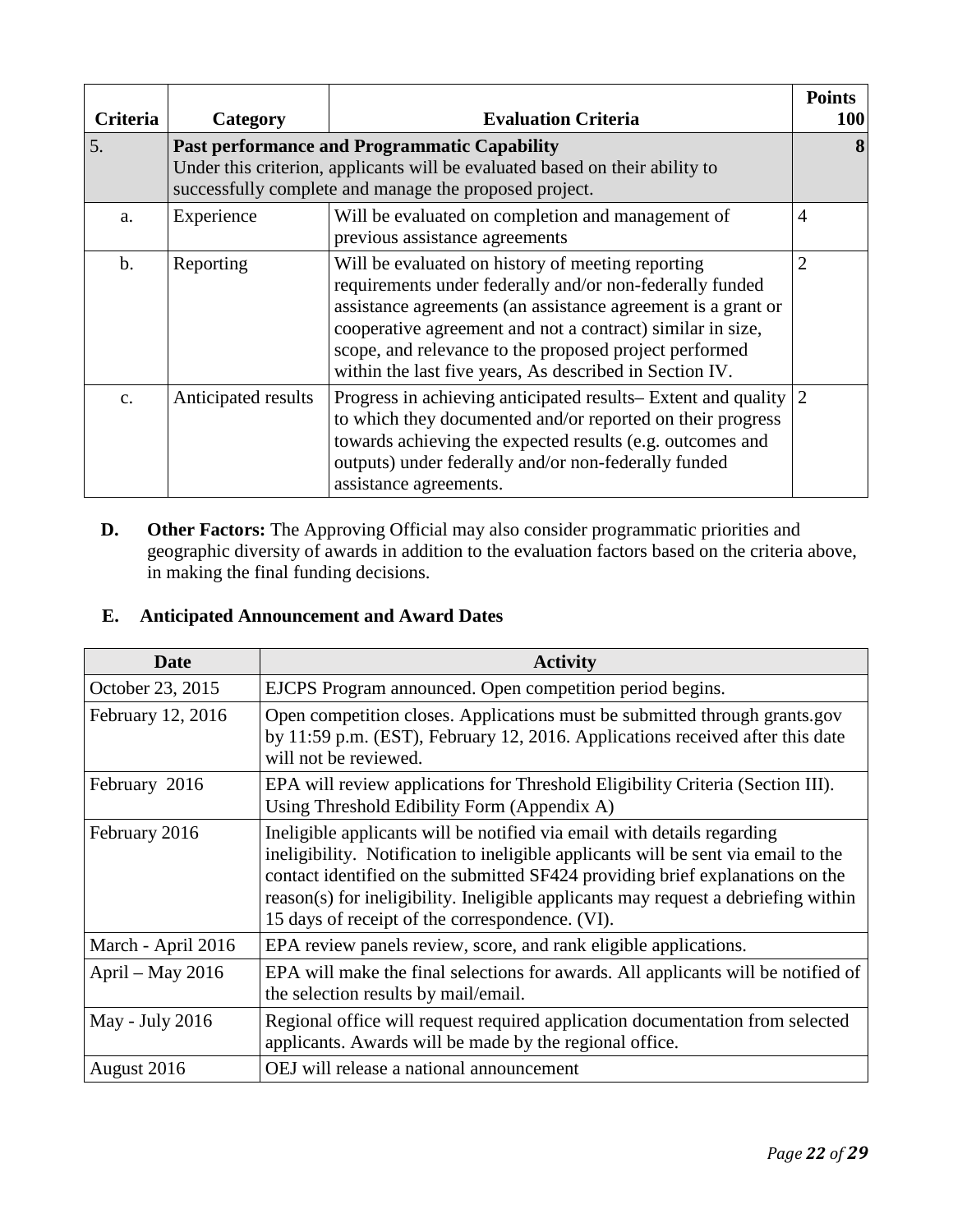## **VI. AWARD ADMINISTRATION INFORMATION** (back to *[Contents by Section](#page-5-1)*)

#### **A. AWARD NOTICES**

EPA anticipates notification of selected finalists will be made via telephone or electronic or postal mail by August 2016. The notification will be sent to the original signer of the proposal or the project contact listed in the proposal. This notification, which informs the applicant that its proposal has been selected and is being recommended for award, is not an authorization to begin work. The successful applicant may be requested to submit a final proposal and additional application forms which must be approved by EPA before the grant can officially be awarded. The award notice, signed by an EPA grants officer, is the authorizing document and will be provided through electronic or postal mail. The time between notification of selection and award of a grant can take up to 90 days or longer.

Once applications have been recommended for funding, EPA will notify the finalists and request any additional information necessary to complete the award process. The finalists will be required to complete additional government application forms prior to receiving a grant, such as the EPA Form SF-424B (Assurances - Non-Construction Programs). The Federal government requires all grantees to certify and assure that they will comply with all applicable Federal laws, regulations, and requirements.

#### **B. ADMINISTRATIVE AND NATIONAL POLICY REQUIREMENTS**

This award is subject to the requirements of the Uniform Administrative Requirements, Cost Principles and Audit Requirements for Federal Awards; Title 2 CFR, Parts 200 and 1500. 2 CFR 1500.1, Adoption of 2 CFR 200, states that the Environmental Protection Agency adopts the Office of Management and Budget (OMB) guidance Uniform Administrative Requirements, Cost Principles, and Audit Requirements for Federal Awards to Non-Federal Entities (subparts A through F of 2 CFR 200), as supplemented by this part, as the Environmental Protection Agency (EPA) policies and procedures for financial assistance administration. This part satisfies the requirements of  $2$  CFR 200.110(a) and gives regulatory effect to the OMB guidance as supplemented by this part. EPA also has programmatic regulations located in 40 CFR Chapter 1 Subchapter B.

A listing and description of general EPA regulations applicable to the award of assistance agreements may be viewed at: http://www2.epa.gov/grants/policy-regulations-and-guidanceepa-grants

## **C. REPORTING**

#### Progress Report.

The Project Manager will be required to submit semi-annual progress reports for the duration of the agreement to update the EPA Regional Project Officer. Project manager will also be required to have quarterly meetings with the EPA Regional Project Officer.

#### Final Report Requirement.

The Project Manager must submit a Final Technical Report for EPA approval within 90 days after the end of the project period. A draft of this report should be submitted within sixty (60) days after the end of the project period. A Financial Status Report is also required and will be described in the award agreement. The EPA may collect, review, and disseminate those final reports that can serve as models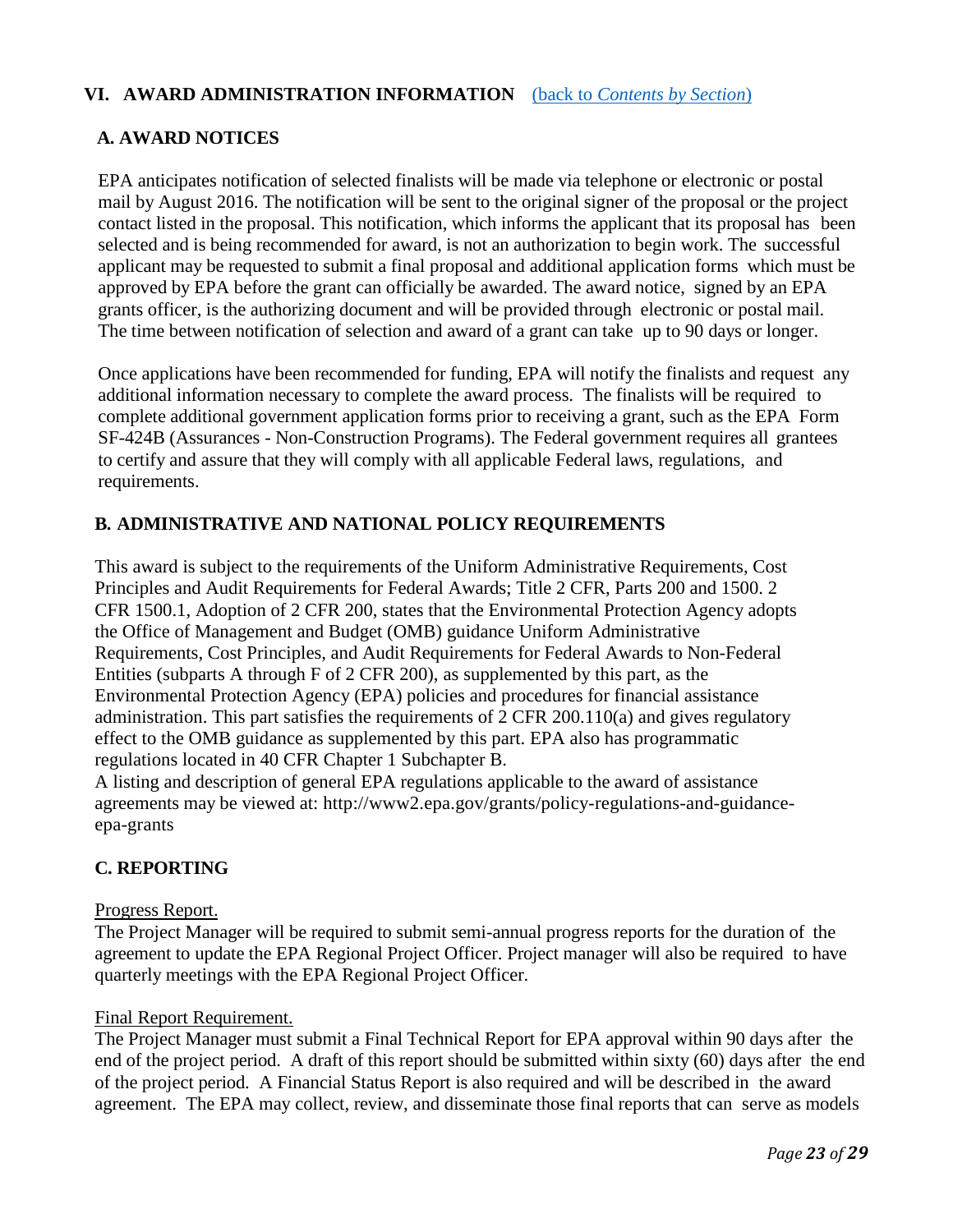for future projects. Many applicants may find it useful to document their progress using various media. This may include, but not limited to the use of videos, blogs and other forms of social media.

#### Quality Assurance Project Plans (QAPP).

Quality assurance is sometimes applicable to assistance projects (see 2 CFR 1500.11). Quality assurance requirements apply to the collection of environmental data. Environmental data are any measurements or information that describe environmental processes, location, or conditions; ecological or health effects and consequences; or the performance of environmental technology. Environmental data include information collected directly from measurements, produced from models, and compiled from other sources, such as databases or literature. Once the award is made, if a Quality Assurance Project Plan is required for the project, the applicant will have to draft a QAPP prior to beginning work on the project. You must reserve time and financial resources in the beginning of your project in order to prepare your QAPP and include the cost for developing your QAPP in your Detailed Budget. Selected applicants cannot begin data collection until EPA approves the QAPP.

## **D. COMPETITION DISPUTE RESOLUTION**

Any applicant deemed ineligible as a result of an application that did not meet the conditions required under the Threshold Eligibility Criteria (see Section III and Section V) will be notified of the reason for ineligibility no later than 15 calendar days from the date of completion of the Threshold Eligibility Review. The applicant will have **15 calendar** days from the date of the notification to request a debriefing on the decision. Responses can be sent via e-mail, postal, or courier but must be dated within the **15 calendar** day period for dispute resolution.

Assistance agreement competition-related disputes will be resolved in accordance with the dispute resolution procedures published in 70 FR (Federal Register) 3629, 3630 (January 26, 2005) which can be found at http://www2.epa.gov/grants/dispute-resolution-procedures . Copies of these procedures may also be requested by contacting Sheila Lewis at (202) 564-0152 or [oejgrants@epa.gov](mailto:oejgrants@epa.gov)

## <span id="page-26-0"></span>**VII. AGENCY CONTACTS** (back to *[Contents by Section](#page-5-1)*)

| <b>Office of Environmental Justice</b> | Lewis.Sheila@epa.gov                           |
|----------------------------------------|------------------------------------------------|
| <b>Region 1</b>                        | Norcross.Jeffrey@epa.gov                       |
| <b>Region 2</b>                        | Frazier.Tasha@epa.gov                          |
| <b>Region 3</b>                        | Harris.Reggie@epa.gov                          |
| <b>Region 4</b>                        | Carter.Deborah@epa.gov                         |
| <b>Region 5</b>                        | Lasky.Lara@epa.gov                             |
| <b>Region 6</b>                        | Tillman.Tressa@epa.gov/Anderson.Israel@epa.gov |
| <b>Region 7</b>                        | Corazzin.Brendan@epa.gov/Moses.Althea@epa.gov  |
| <b>Region 8</b>                        | Nowak.April@epa.gov                            |
| <b>Region 9</b>                        | Manion.Andrea@epa.gov                          |
| <b>Region 10</b>                       | Stohs.Sheryl@epa.gov                           |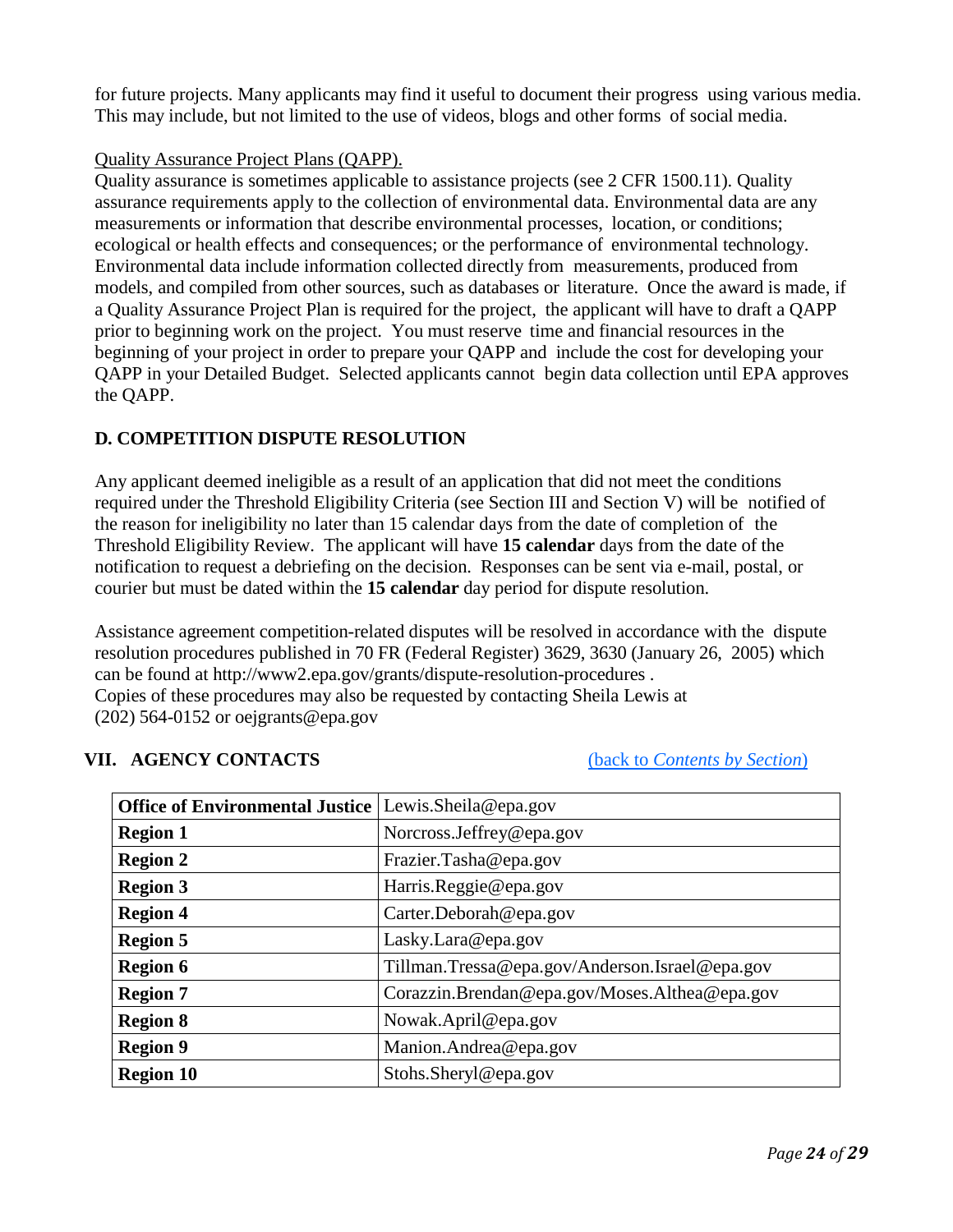# <span id="page-27-0"></span>**VIII. OTHER INFORMATION AND APPENDICES** (back to *[Contents by Section](#page-5-1)*)

- A EJ CPS Model
- B Sample of Performance Measure/Milestones (Logic Model)
- C EJCPS Detailed Budget example
- D Quality Assurance Project Plan Questionnaire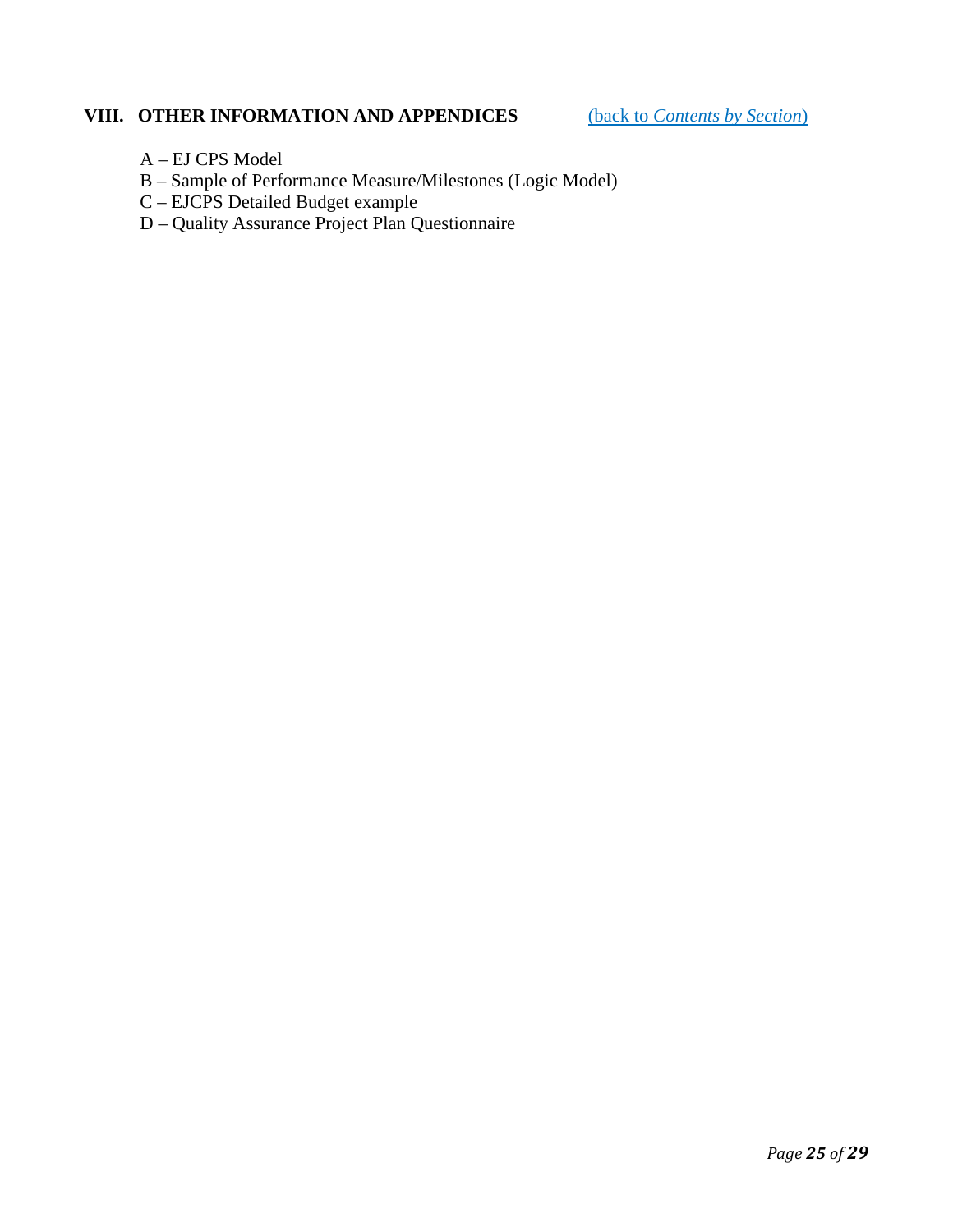# **APPENDIX A Environmental Justice Collaborative Problem Solving Model**

<http://www.epa.gov/environmentaljustice/resources/publications/grants/cps-manual-12-27-06.pdf>

#### **Reference the document provided at the link above for more detail regarding the model.**

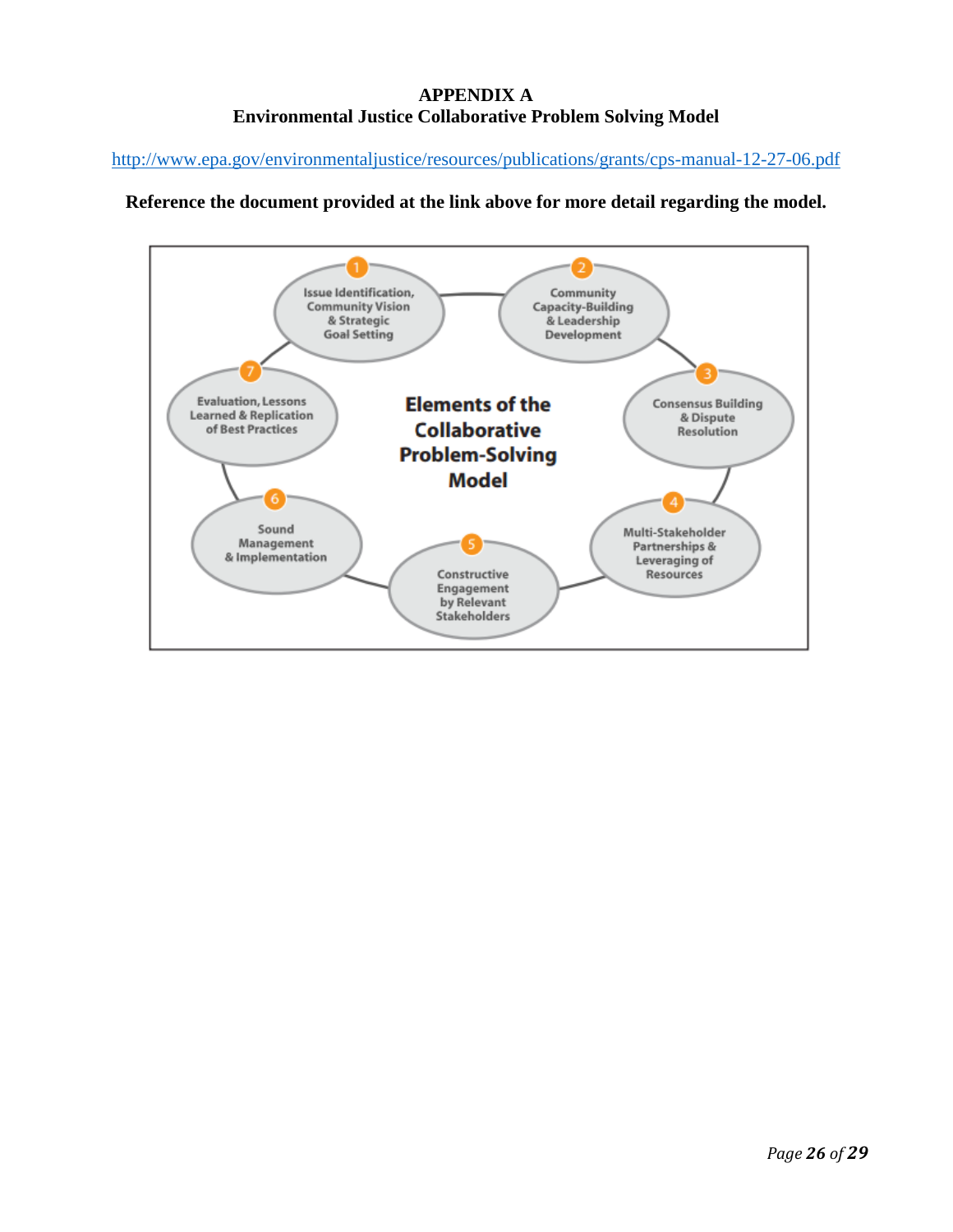## **APPENDIX B Sample of Performance Measures/Milestones**

| <b>Resources/Inputs</b>                                                                                                          | <b>Activities</b>                                                                                                                                                                                                                                                      | <b>Outputs</b>                                                                                                                                                                                                                                                                               | <b>Outcomes</b>                                                                                                                                                                                                                                                                                                                                                                                      |
|----------------------------------------------------------------------------------------------------------------------------------|------------------------------------------------------------------------------------------------------------------------------------------------------------------------------------------------------------------------------------------------------------------------|----------------------------------------------------------------------------------------------------------------------------------------------------------------------------------------------------------------------------------------------------------------------------------------------|------------------------------------------------------------------------------------------------------------------------------------------------------------------------------------------------------------------------------------------------------------------------------------------------------------------------------------------------------------------------------------------------------|
| • Staff time<br>In-kind contributions<br>Additional grants<br>Volunteers<br>• Partnering<br>Organizations                        | • Identify potential<br>partners in city,<br>county, state<br>government, public<br>health office,<br>universities to draft<br>and implement air<br>quality guidance<br>• Partner meetings to<br>discuss how to<br>formulate an<br>interagency air<br>quality guidance | Developing a<br>comprehensive<br>understanding<br>8 meetings on<br>quarterly basis to<br>formulate air quality<br>guidance<br>Draft air quality guidance                                                                                                                                     | <b>Creating Partnerships</b><br>Increase # of various<br>stakeholders<br>participating to<br>address issues<br>concerning air quality<br><b>Educating the</b><br><b>Community</b><br>Increase in $#$ of<br>stakeholders who are<br>informed of the<br>immediate impacts of<br>poor air quality in<br>target community<br>Increase in # of<br>residents who<br>participate in the<br>partner meetings |
| • Staff time<br>In-kind contributions<br><b>Additional grants</b><br>Volunteers<br>$\blacksquare$<br>Partnering<br>Organizations | • Conduct door<br>knocking to solicit<br>resident support and<br>input<br>Generate report<br>and brochures on<br>air quality data                                                                                                                                      | <b>Engaging and</b><br>informing the<br><b>Community</b><br>Create one report on<br>the status of air<br>quality, 4 brochures<br>on specific<br>neighborhood data<br>Reach 250 residents in<br>community through<br>door knocking<br>Disseminate report and<br>brochures to 250<br>residents | <b>Engaging and</b><br>informing the<br><b>Community</b><br>Increase in number of<br>residents aware of air<br>quality issues in<br>community<br>Increase in number of<br>residents actively<br>participating in the<br>project<br>Improved air quality                                                                                                                                              |

# **Creating Partnerships to Develop Inter-agency Air Quality Guidance**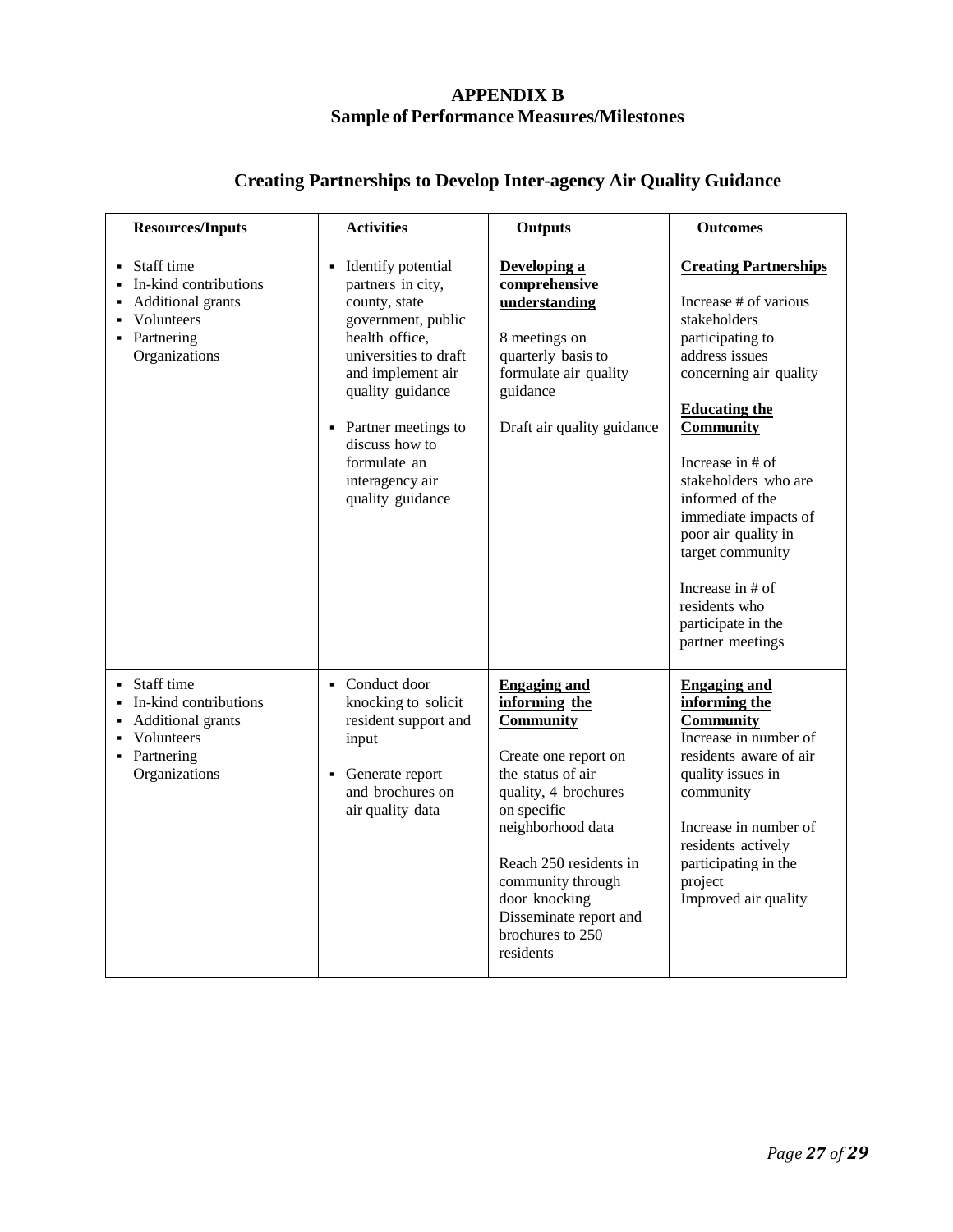# **APPENDIX C EJCPS Detailed Budget Example**

|                                                   | <b>Description</b>                                                                                                                                                                                                                                                                                                                                                   | <b>Total</b>   |
|---------------------------------------------------|----------------------------------------------------------------------------------------------------------------------------------------------------------------------------------------------------------------------------------------------------------------------------------------------------------------------------------------------------------------------|----------------|
| Personnel                                         | Project Manager @ \$50,000 annual salary X 30% of<br>٠<br>time on project = $$30,000$ for two years<br>Outreach worker @ \$35,000 annual salary X 20% of<br>$\blacksquare$                                                                                                                                                                                           | \$50,000       |
|                                                   | time on project = $$14,000$<br>Community support leader @<br>$\blacksquare$<br>\$20,000 annual salary X $15\% = $6,000$                                                                                                                                                                                                                                              |                |
| <b>Fringe Benefits</b>                            | Project Manager 15% of salary (includes medical,<br>$\blacksquare$<br>dental, life insurance) = $$3,000$ for two years<br>Outreach worker 10% of salary (includes medical,<br>٠<br>dental, life insurance) = $$1,400$<br>Community support leader 10% of salary (includes<br>$\blacksquare$<br>medical, dental, life insurance) = $$1,200$                           | \$5,600        |
| Travel                                            | Local mileage for Project Manager for partner meetings:<br>٠<br>25 miles @<br>$$0.55$ /mi. X 32 meetings = \$440.00<br>Local mileage for Outreach worker for community<br>٠<br>outreach efforts: 10 miles<br>@ \$0.55/mi. X 30 times X 12 months<br>$= $1,980$<br>Travel to 2 regional seminars: Per diem - \$30 per day<br>٠<br>X 3 days = \$90; Airfare = $$1,360$ | \$3,870.00     |
| Equipment<br>(purchase<br>greater than<br>\$5,000 | None<br>$\blacksquare$                                                                                                                                                                                                                                                                                                                                               | \$0            |
| Supplies                                          | 20 reams of copy paper $@$ \$4.00 for outreach materials<br>٠<br>$= $80$<br>Laptop computer for Outreach worker to work off-site<br>٠<br>on community \$1,500<br>Miscellaneous supplies for staff on this project $=$<br>$\blacksquare$<br>\$1,500<br>Air Monitor = $3,830.00$<br>$\blacksquare$<br>Filters $(500$ filter) = 2,000                                   | \$7,910        |
| Contractual                                       | Bookkeeper/Accountant \$10/hr. @ 3 hrs./week @ 104<br>٠<br>weeks = $$3,120$<br>Lab to conduct tests $@\$45*500 =$<br>$\blacksquare$<br>\$22,500                                                                                                                                                                                                                      | \$25,620       |
| Construction                                      | None<br>٠                                                                                                                                                                                                                                                                                                                                                            | $\overline{0}$ |
| Other                                             | Sub-grant $= $15,000$<br>Outreach materials/Postage = $$1,500$<br>٠<br>Indirect Cost $= 5,000$<br>٠<br>Printing Cost 1,500<br>٠<br>Meeting logistics = $3,000$<br>$\blacksquare$                                                                                                                                                                                     | 26,000         |
|                                                   |                                                                                                                                                                                                                                                                                                                                                                      | \$120,000      |